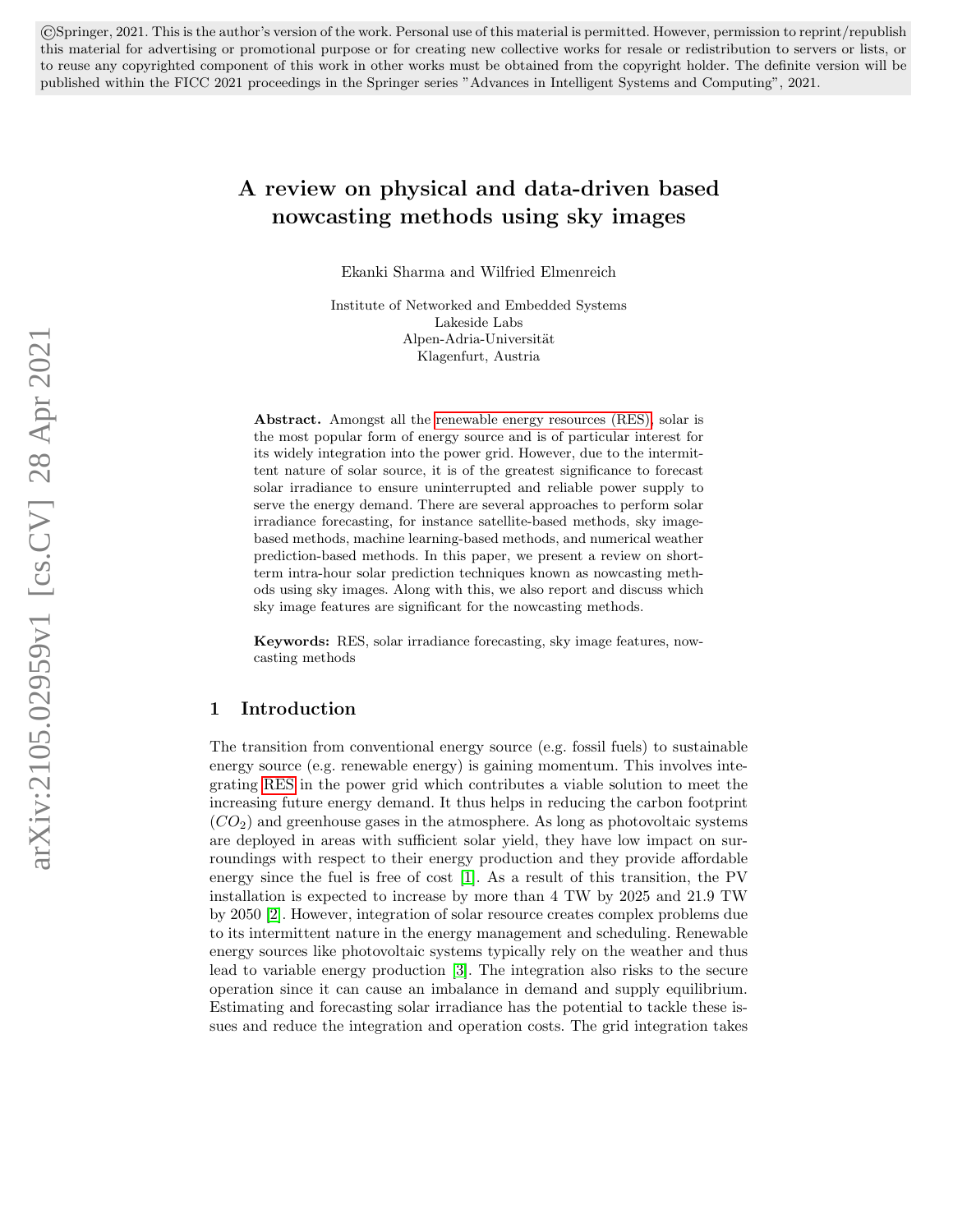place at a variety of time scales which involves series of power system operations & forecast submission requirements that varies accordingly. Therefore, forecast is performed over different time horizons corresponding to a particular decision making activity [\[4\]](#page-17-0). The forecasting horizon can be defined as the period of time forecasts are made for. Forecasting horizons are categorised into very short-term, short-term, medium-term, and long-term forecasting. Very short-term forecasting is used for smart grid planning with a prediction period ranging from seconds to 30 min [\[5\]](#page-17-1). This type of forecast is useful for utilities for determining electricity pricing and monitoring of real-time electricity dispatch [\[6\]](#page-17-2). Short-term forecasting is carried out for the prediction period ranging from 30 min to several hours [\[5\]](#page-17-1). This forecast is beneficial to the electricity market for making decisions like economic load dispatch and power system operation. Medium-term forecasting spans from 6 - 24h [\[5\]](#page-17-1) and it is essential for maintenance scheduling of a power system integrated with energy sources. Long-term forecasting lasts till one week [\[5\]](#page-17-1) which is suitable for long-term power generation, transmission, distribution [\[7\]](#page-17-3). The increase in forecasting horizon degrades the forecasting accuracy [\[8\]](#page-17-4). A possible approach is to nest forecasting algorithms with different time horizons, thus using short-term forecasting methods for hourly forecasting and extending it then to medium-term and long-term forecasting by switching methods. Filik et al. in [\[9\]](#page-17-5) present a unified model for hourly load forecasting in short-, medium-, and long-terms with hourly accuracy. Other than these three forecasting horizons discussed above, there are further classification namely intra-hour, intra-day and day ahead. Intra-hour also known as nowcasting involves forecast horizons from seconds to an hour and this overlaps with very short-term and short-term which helps ensuring grid quality and stability. Island grids and low quality power supplies rely on such predictions [\[10\]](#page-17-6).

There are several approaches reported in the literature which aim at solar irradiance forecasting. They are broadly categorised into approaches based on satellite or sky images and data-driven methods including [artificial intelligence](#page-0-0) [\(AI\)](#page-0-0) and [numerical weather prediction \(NWP\)-](#page-0-0)based methods. This paper focuses on reviewing the techniques used for short-term intra-hour solar irradiance forecasting using sky images integrated with historical data. Along with this, the paper also reports the image features extracted from sky images which are significant for nowcasting. To the best of our knowledge, there is no study present in the literature which reports a detailed review on the significant features or parameters extracted from sky images required for solar irradiance forecasting. This paper aims to close this research gap and to make the readers aware of the recent developments in this domain. The aim is also to make readers acquainted with the available datasets.

The paper is organised as follows: Section [2](#page-2-0) addresses and discusses the related work on feature extraction and classification techniques applied on sky images for estimating solar irradiance. Section [3](#page-13-0) reviews openly available datasets. Section [4](#page-14-0) discusses error metrics for the evaluation of the quality of an approach, followed by a conclusion of the paper and future work in Section [5.](#page-15-0)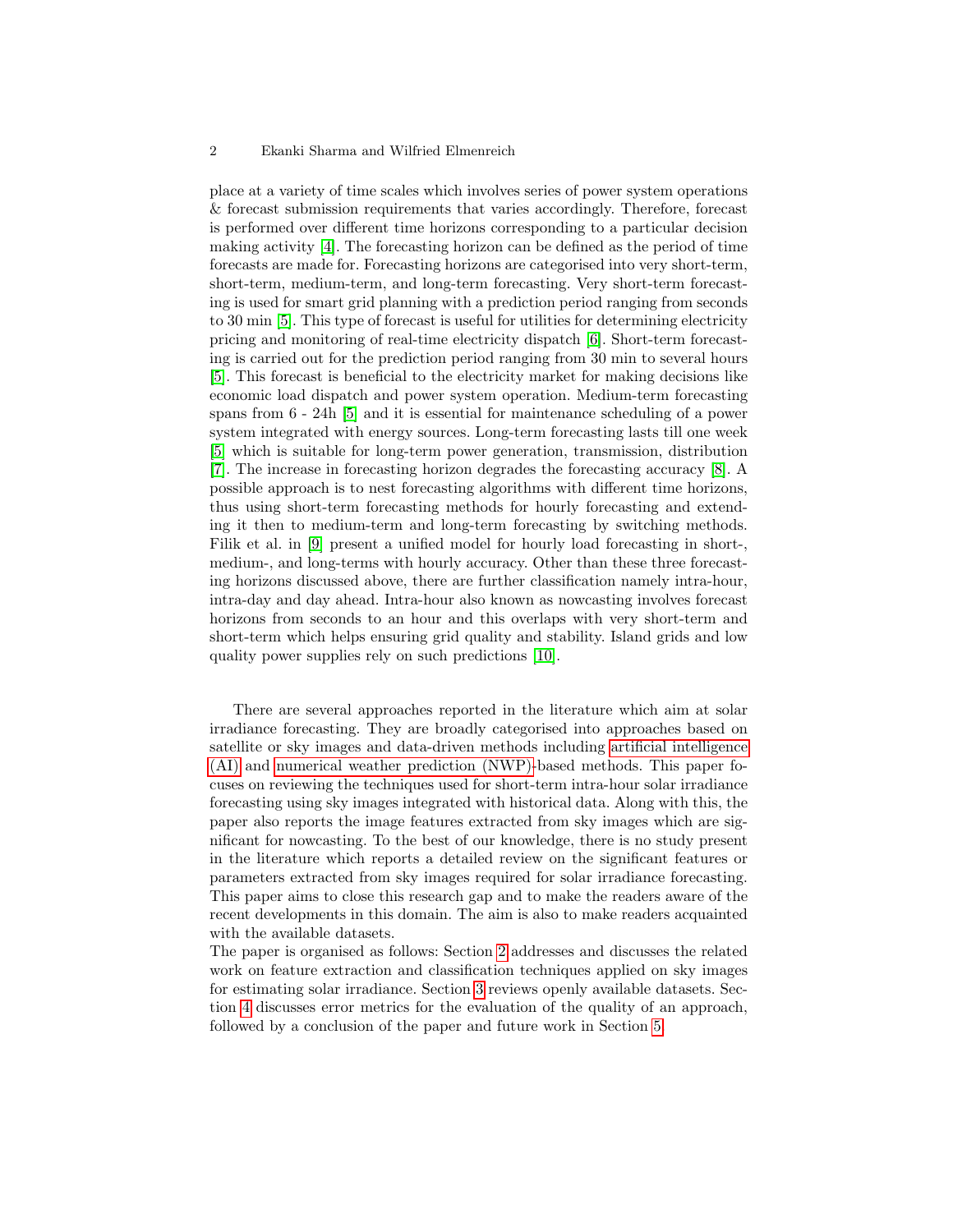## <span id="page-2-0"></span>2 Sky images based forecasting

[Photovoltaic \(PV\)](#page-0-0) output power can be estimated either using indirect or direct approaches. The indirect approach assesses PV power output using the solar irradiance forecasts obtained using irradiance data along with other meteorological features. In contrast, direct methods rely on the output power of the PV for estimation. The work reported in this paper focuses on the indirect forecast approach where the aim is to address the techniques used for solar irradiance forecasting using sky-images with high spatial and temporal resolution. Spatial resolution refers to the size of one pixel which stands for a picture element i.e. the smallest individual 'block' that makes up the image. With higher resolution it is possible to distinguish smaller details in an image. Temporal resolution refers to the frequency with which the data is collected i.e. the resolution of a measurement with respect to time. Since satellite-based images suffer from poor spatial and temporal resolutions, images from sky cameras are recognised as a more capable solution for intra-hour solar irradiance forecast.

Models based on sky images can be explored under two frameworks. The first framework is a physics-based model that typically follows a step by step approach as mentioned below.

- 1. discrimination between clear-sky pixels and cloudy pixels
- 2. cloud classification and cloud optical depth determination
- 3. determination of cloud motion and cloud advection
- 4. cloud height and cloud shadow tracking

The first step is to distinguish the pixels on the image between cloudy and clear-sky, followed by further classifying the images with cloudy pixels in different categories of cloud types with the corresponding layer according to altitude range (shown in Fig. [1\)](#page-4-0). The cloud classes along with their description according to International Cloud Classification System (ICCS) are shown in the table 1 below:

To assess cloud type classification, image sets are used which includes all the predefined cloud types. The selection procedure is performed sometimes manually by visually identifying the cloud type or sometimes according to phenomenological classes defined by international cloud classification system (as chosen by Heinle et al. in [\[11\]](#page-17-7)). Then, a cloud type classification algorithm for example [k-nearest neighbour \(kNN\)](#page-0-0) is applied. The last step calculating the cloud height and cloud shadow tracking is performed when multiple cameras are available.

The second approach is based on a data-driven approach that relies on extraction of image features that are used as predictors in machine learning algorithms such as convolution neural network. These features include average, standard deviation, and entropy of images. Contributions by researchers in both approaches are covered in this paper.

A basic block diagram for sky images based solar irradiance forecast is shown in Fig. [2.](#page-3-0)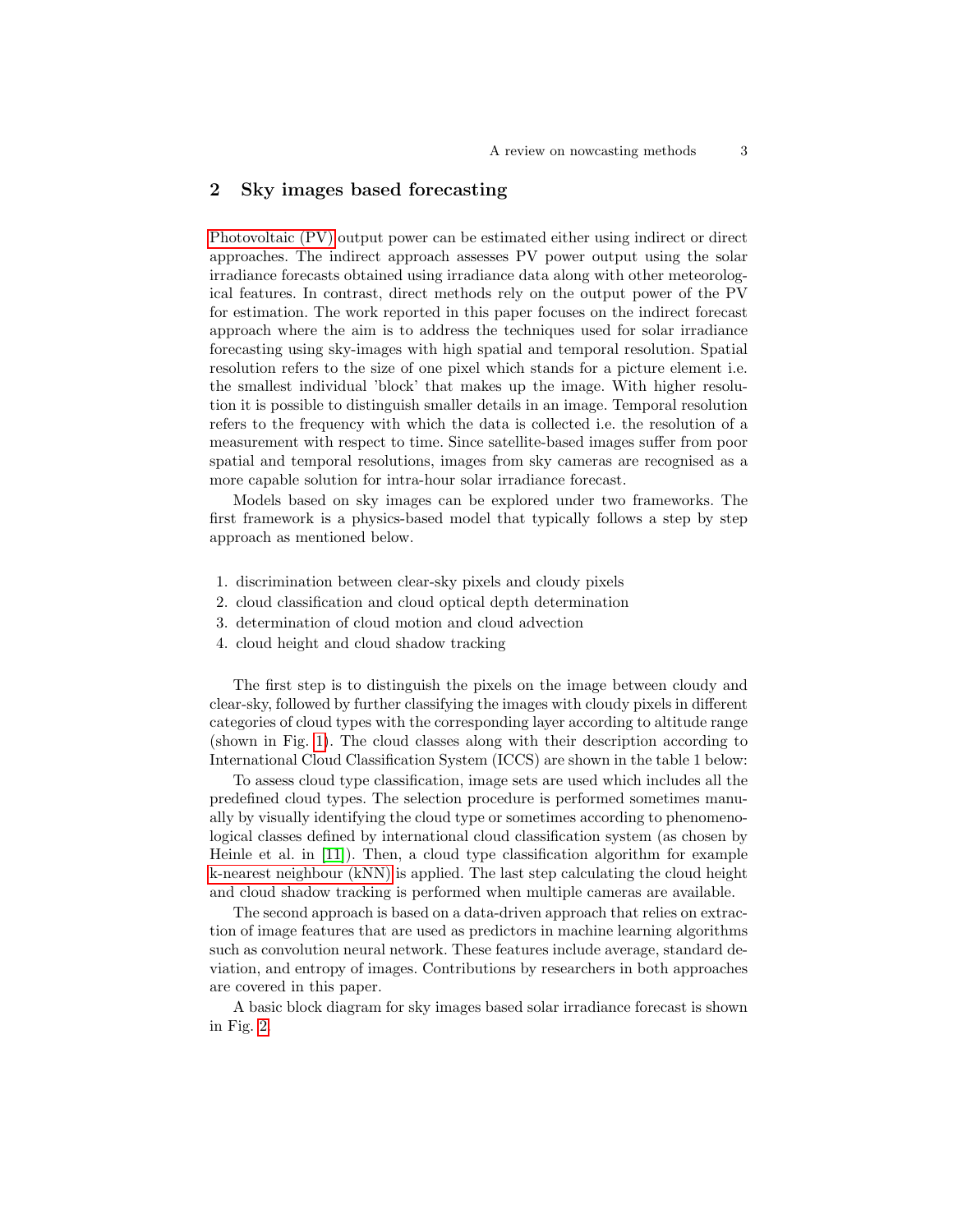| Cloud levels             | Cloud types   | Description                                |  |
|--------------------------|---------------|--------------------------------------------|--|
|                          | Cirrus        | Thin clouds, wispy                         |  |
| High $(5-13 \text{ km})$ | Cirrocumulus  | Fish scales like structure, whitish        |  |
|                          | Cirrostratus  | Sheet-like appearance, light<br>grey<br>to |  |
|                          |               | whitish                                    |  |
|                          | Altocumulus   | Globular patches of clouds, gravish-white  |  |
| Mid $(2-7 \text{ km})$   |               | color                                      |  |
|                          | Altostratus   | Uniformly grey, smooth                     |  |
|                          | Nimbostratus  | Thick clouds, overcast, grey               |  |
|                          | Stratus       | Thin layer clouds, grey, usually overcast  |  |
| Low $(0-2 \text{ km})$   | Cumulus       | Puffy clouds with well-defined rounded     |  |
|                          |               | edges, white                               |  |
|                          | Cumulonimbus  | Puffy thick clouds, mostly overcast, grey  |  |
|                          | Stratocumulus | Lumpy layer of clouds, broken to over-     |  |
|                          |               | cast, white or grey                        |  |

Table 1: Cloud types with description



<span id="page-3-0"></span>Fig. 2: Basic building blocks

The first step is to acquire images using a sky camera. Typically, the sky images are acquired using an inexpensive upward looking camera equipped with fisheye lens to capture the whole sky image covering a 180° [field of view \(FOV\).](#page-0-0) Followed by this is a preprocessing step, where the cloud properties are identified which includes cloud coverage, cloud types using cloud classification techniques, cloud height, cloud velocity. The next step is to determine the ground measurements which includes [global horizontal irradiance \(GHI\)](#page-0-0) and [diffuse horizontal](#page-0-0) [irradiance \(DHI\). Direct normal irradiance \(DNI\)](#page-0-0) is computed using a fundamental relationship between GHI, DHI and DNI given by this formula. Later irradiance forecast is performed using forecasting algorithm.

$$
GHI = DHI + DNI \cdot \cos \theta_s \tag{1}
$$

The original data in an image is provided in color. A partition into three components [red \(R\), green \(G\), blue \(B\)](#page-0-0) is made before features are calculated. Out of the three color components [B](#page-0-0) has the highest separation power due to the color of the sky and different translucency of clouds. The cloud-free sky shows higher value of [B](#page-0-0) intensity hence appear blue due to scattering of blue light by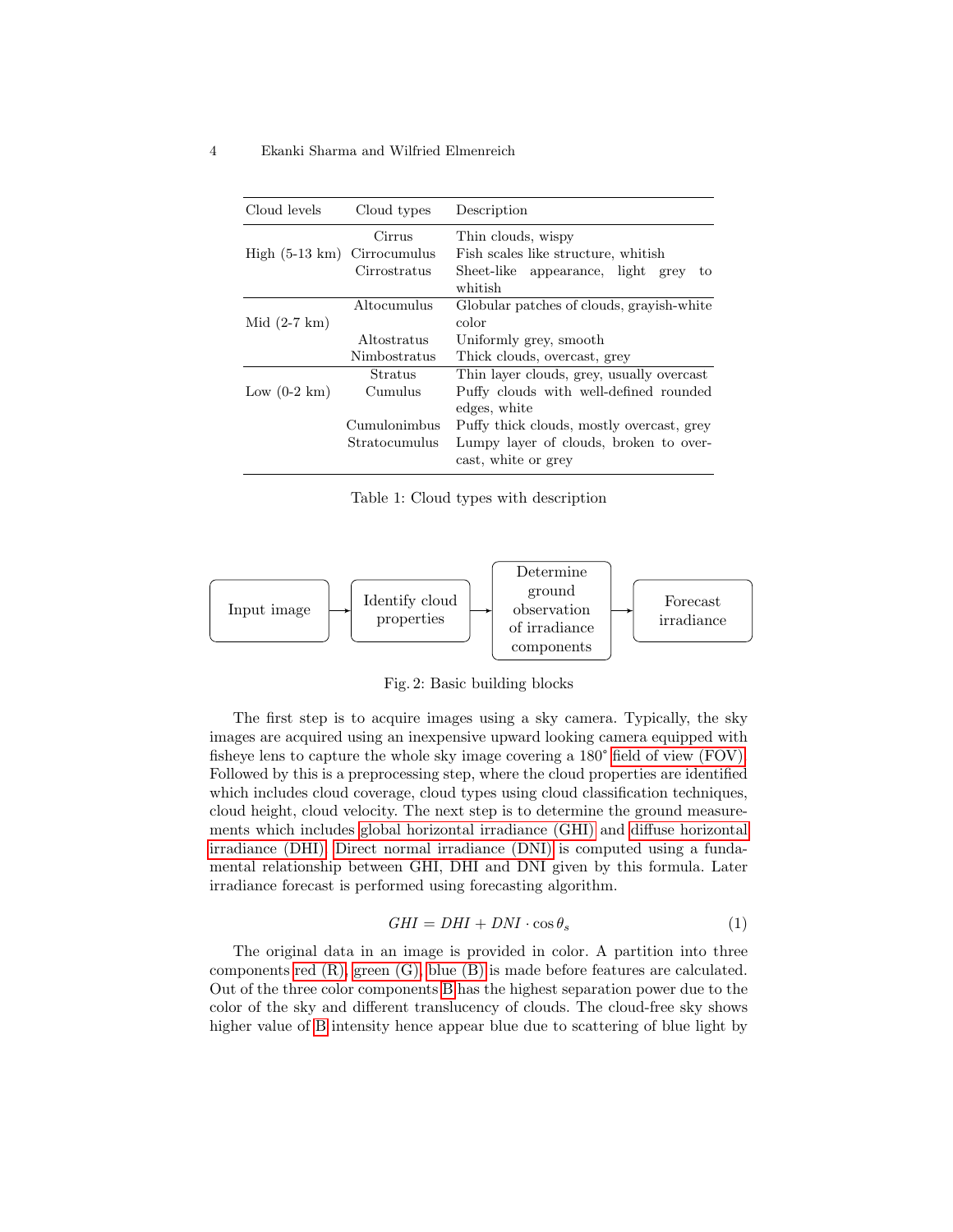<span id="page-4-0"></span>

Fig. 1: Cloud types (Image by Valentin de Bruyn / Coton under CC BY-SA 3.0)

the air particles, whereas cloudy sky appear whitish or grey coloured due to the fact that [B](#page-0-0) and [R](#page-0-0) are scattered similarly.

To estimate the cloud coverage, color features of an image are used. The color features describe the average color and tonal variation which help in distinguishing between thick dark clouds and bright clouds and also to separate high and transparent cirrus clouds from others.

The spectral features use the color components of the image to make a distinction between cloud types. However, considering only spectral features is not enough for an accurate classification, since they do not provide information about the spatial distribution of color in an image. The cumuliform clouds and stratocumulus cloud have similar mean color values, hence can not be separated using only spectral features. This problem is addressed by grey scale images which are obtained by transforming the [red–green–blue \(RGB\)](#page-0-0) cloud image into a singlechannel feature image and each pixel is classified on the basis of threshold value of feature. The textural features exploits the grey scale image to describe the texture of the image.

For total cloud coverage estimation, various algorithms based on image processing have been proposed and tested on images obtained from sky cameras. The cloud coverage is detected by determining threshold which is obtained by ratio of [R](#page-0-0) to [B](#page-0-0) of a pixel in an image. In [\[12\]](#page-17-8), pixels with threshold value greater than 0.6 were classified as cloudy and pixels with lower value were classified as cloud-free. Long et al. in [\[12\]](#page-17-8) compared the results obtained by applying thresholding technique with visual observations. Results indicated an uncertainty of 0.2 while estimating fractional sky cover. Both the methods obtained similar result for overcast conditions. Long et al. summarised the problem created by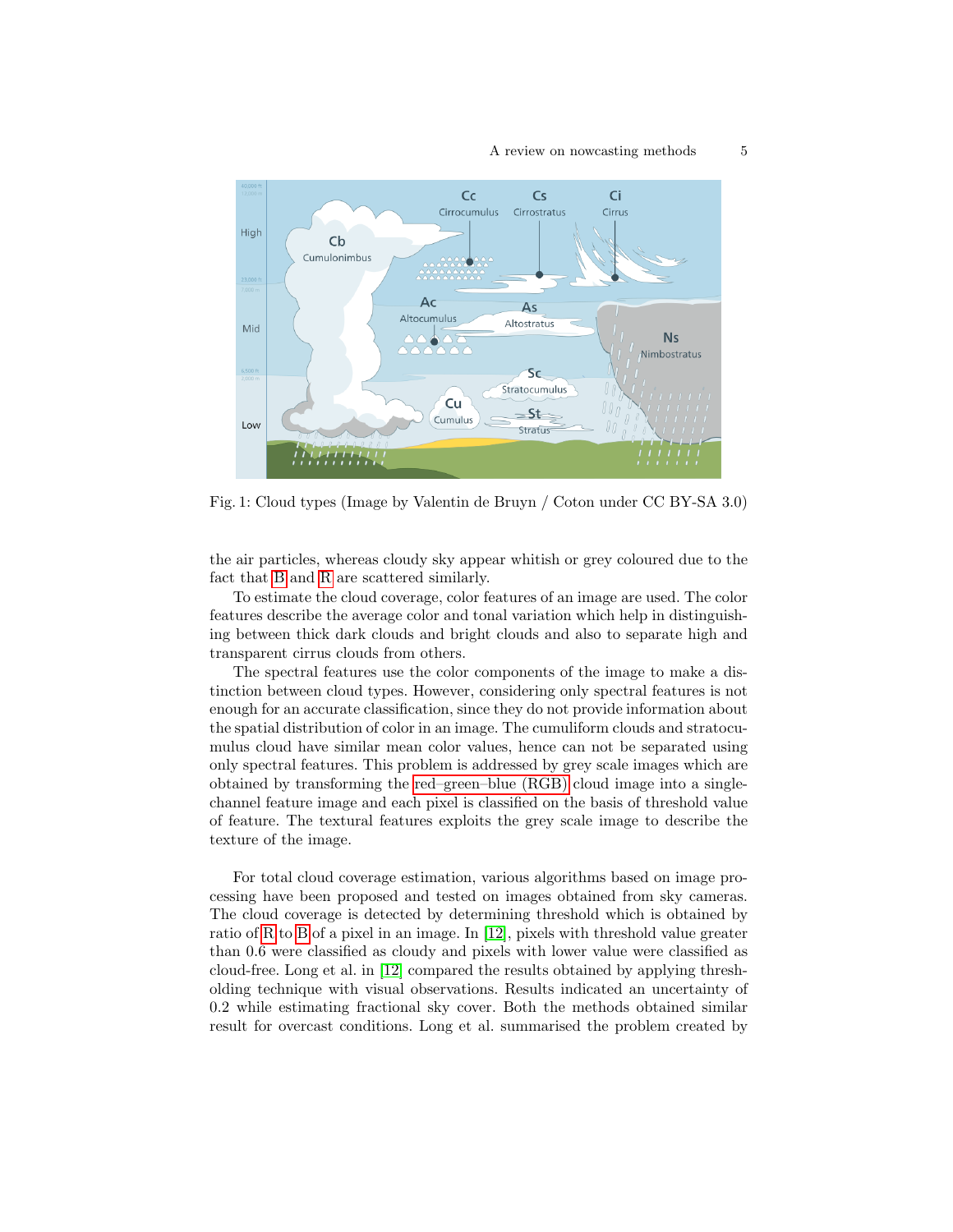using thresholding technique in region with circumsolar (situated near the Sun) pixels due to high aerosol conditions and misdetecting thin clouds. The Sun was obscured by a shadow band. A correction method is proposed which computes the possible error in total cloud coverage calculation. This correction value increases with increasing zenith angle and also introduce slight error greater than 1 %.

Instead of using ratio of [R](#page-0-0) and [B,](#page-0-0) Heinle et al. in [\[11\]](#page-17-7) used difference [red–to–blue difference \(R-B\).](#page-0-0) Using difference threshold still results in minor errors however, results obtained outperformed threshold ratio method. The optimal value of [R-B](#page-0-0) utilized in the work is 30.

Kazantzidis et al. in [\[13\]](#page-17-9) present a multi-color criterion applied on sky images to determine total cloud coverage, considering visible percentage of Sun. Results are compared with the ground based weather observations. A set of images is used under different solar zenith angle were used. Results indicated that using  $R$ -B and red–to–blue ratio  $(R/B)$  produce errors in identifying broken or overcast clouds under large zenith angles. Using multicolor criterion (which includes R, G and B intensities) for identifying overcast or broken clouds results in better performance as compared to using [R-B.](#page-0-0) Several classification algorithms for classifying cloud types from sky images are reported in state-of-the-art.

In [\[14\]](#page-17-10), five feature extraction methods are employed in a classifier based on kNN and neural network to identify different cloud types. Feature extraction methods used in the work are autocorrelation, co-occurrence matrices, edge frequency, Law's features and primitive length. Singh and Glennen in [\[14\]](#page-17-10) concluded that no single feature extraction method is suitable for recognising all classes.

For identifying different cloud types, Calbo and Sabburg in [\[15\]](#page-17-11) used digital images. They used three kinds of features spectral, features based on Fourier transform of an image and features that need distinction between cloudy and sky pixels. The automatic classification method implemented in the work show an agreement of  $62\%$  (for eight sky conditions) and  $76\%$  (for five sky conditions) obtained after merging some of sky conditions).

Heinle et al. in [\[11\]](#page-17-7) propose an automatic cloud classification algorithm to classify sky images in real-time based on spectral and textural features presented in table 2. The implemented classifier is based on supervised [kNN](#page-0-0) algorithm due to its high performance, simple implementation and low computational complexity. To avoid systematic misclassifications some of the cloud types were merged based on visual similarity. Out of all the ten cloud types presented in table 1, seven different types are selected after merging some of the cloud patterns depending on availability of data: high thin clouds (cirrus and cirrostratus), cumuliform clouds (cirrocumulus and altocumulus), stratocumulus clouds, low cumuliform clouds, thick clouds (cumulonimbus and nimbostratus), stratiform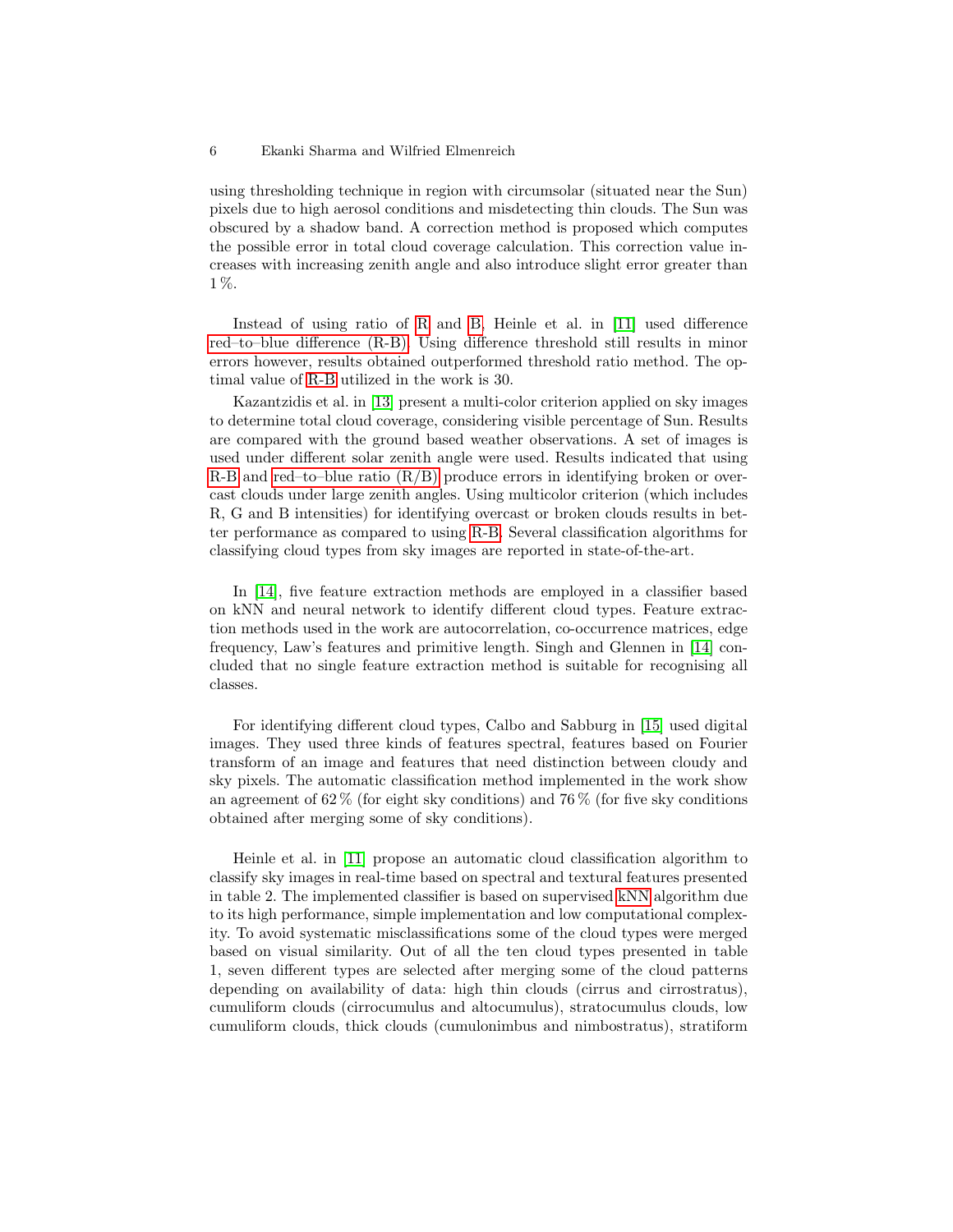| Features | Name                 |  |
|----------|----------------------|--|
|          | Mean R               |  |
|          | Mean B               |  |
|          | Standard deviation B |  |
|          | Skewness B           |  |
| Spectral | Difference R-G       |  |
|          | Difference R-B       |  |
|          | Difference G-B       |  |
|          | Energy B             |  |
| Textural | Entropy B            |  |
|          | Contrast B           |  |
|          | Homogenity B         |  |
|          | Cloud Cover          |  |

clouds. In addition clear sky type also included in the testing set which includes images with clear sky and images with cloudiness below 10 %.

Table 2: Features utilized for cloud classification algorithm

Heinle et al. chose 12 spectral and textural features which contains the color information of the image and grey levels of the images. They computed the features and stored them with assigned cloud type in the set of preclassified images. Then the test was conducted on the test sample including random images. To classify the images a supervised, non parametric kNN is implemented to classify the images. The results indicate that the classification accuracy achieved is in the range of 75% to 88%. Results also show that kNN algorithm could successfully classify the two classes of clouds clear sky and cirrus using only first and second order statistic features in addition to the actual cloudiness information. Nevertheless, several errors were reported in the paper. One of the error is caused by misinterpretation of pixels near the sun which can be resolved by the determination of the position of solar disk and its removal. This can be accomplished by using geometrical features. Another error is related to confusion between cirrus and cumulus cloud types, when the cloudiness amounts less than 30%. This error can be ruled out using a hierarchical classification process based on the cloudiness. Similar error exists between cumulus and high cumulus due to similarity in their colour and smooth transition in definition. Also confusions present between last three classes due to frequent changeover from one to another class. Heinle et al. suggested to perform an initial partitioning of images into smaller subimages and classify them in case subimages include enough information to assign image parts to a cloud class. However, they concluded that an improved algorithm must be used by including features other than the spectral and textural features used in the work.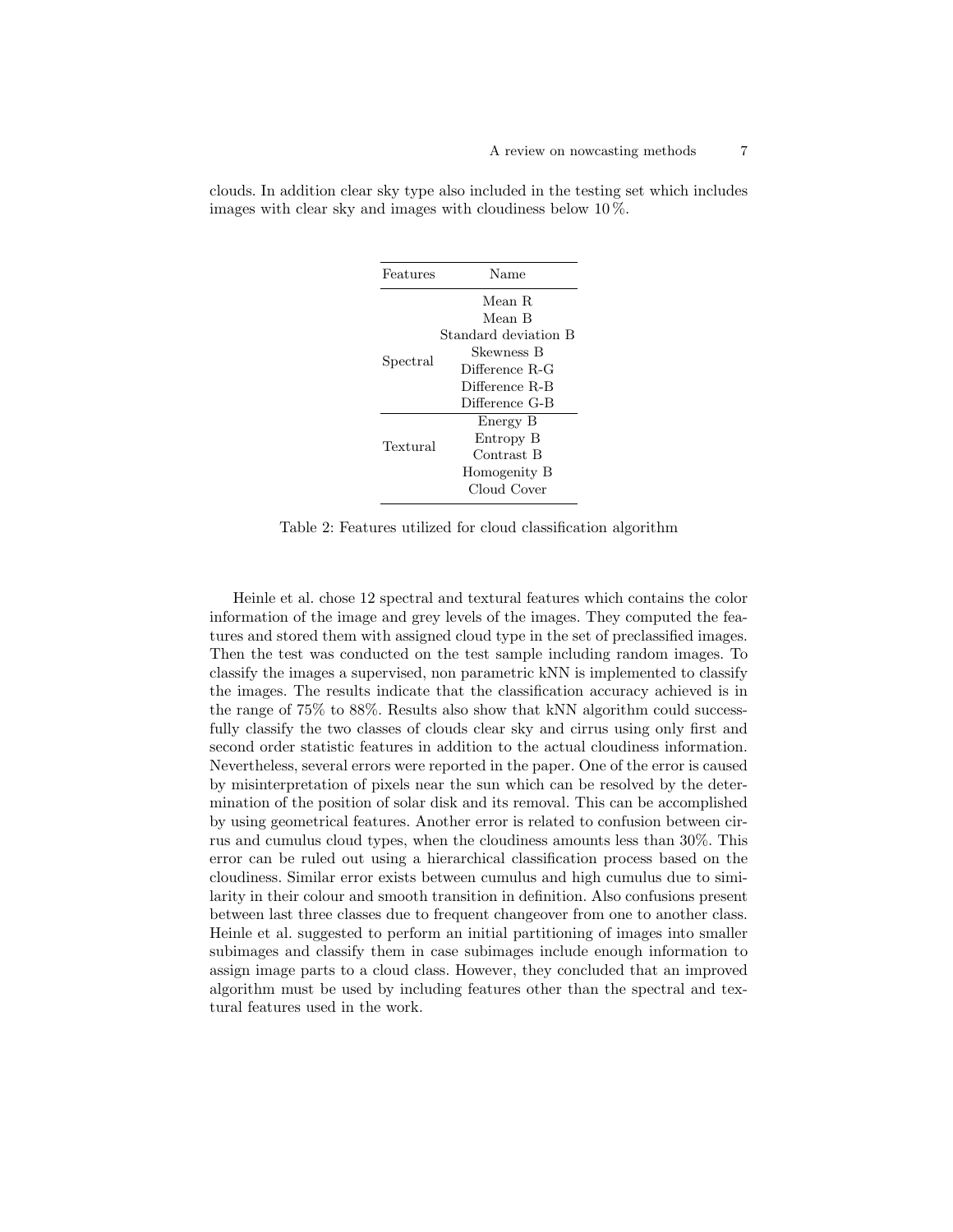An improved automatic cloud classification algorithm using [kNN](#page-0-0) is presented in [\[13\]](#page-17-9). In addition to statistical color and textural features, solar zenith angle, the cloud coverage, the visible fraction of solar disk and the existence of raindrops in sky images are also considered. To detect the existence of raindrops, solar zenith angle, cloud coverage and the visible fraction of sky disk new metrics are introduced. A set of images is used for testing and training the cloud classifier. The images are selected by visually inspecting them and assigned to different categories of cloud types. Using average values for each of the 12 cloud classifications does not provide the optimal result, since clouds of one class may vary significantly due to the metrics used for classification. To overcome this problem, subclasses of every cloud class are created on the basis of extra features (solar zenith angle, cloud coverage, the visible fraction of solar disk) used in the work, which affect greatly the distribution of light in sky. The results obtained show the accuracy of classifier ranges between 78% and 95% in detecting seven cloud types correctly. The average performance of the classifier reported is 87.9%. The proposed multi color criterion results in an improvement in estimation of broken and overcast cloudiness and for large zenith angles. The kNN classifier could classify cumulus cloud with 91.9% accuracy. The remaining 8.1% of images which were actually of cumulus cloud type got misclassified and got assigned to two other cloud types, in particular cirrus-cirrostratus (5.1 %) and cirrocumulus-altocumulus (3%) However, misclassification does exist corresponding to the images with only few clouds close to the horizon far from the camera site. Cirrus-cirrostratus clouds are successfully detected with 94.6%. The classifier results show quite low performance 78% on cloud type cirrocumulus-altocumulus, the remaining images got misclassified and distributed to other classes, i.e., sky cumulus (8.5%), cirrus-cirrostratus (8.4%) and stratocumulus $(5.1\%)$ . The clear skies were successfully detected by the classifier with a classification accuracy of 95%. The remaining images correspond to the days with considerable high values of aerosol optical depth (AOD), an optical parameter which is not considered in the classification algorithm.

The study in [\[16\]](#page-17-12) proposes an automatic [smart adaptive cloud identifica](#page-0-0)[tion \(SACI\)](#page-0-0) system developed to combat the glare caused by using low cost alternative to sky imagery for cloud condition identification and solar irradiance forecast. [SACI](#page-0-0) system uses [smart image categorisation \(SIC\)](#page-0-0) algorithm which combines sky images and solar irradiance measurements to classify sky condition in three categories: clear, overcast and partly cloudy. The clear sky period considered is defined as a period of time when clouds do not obscure sun and the total sky coverage is less than 5%. Overcast period is defined as a period of time when the sun is obscured by clouds and the total sky coverage is higher than 90%. The remaining data points are defined as partly cloudy. [SACI](#page-0-0) uses [fixed threshold method \(FTM\)](#page-0-0) for overcast images, [clear sky library \(CSL\)](#page-0-0) and [FTM](#page-0-0) for clear images, [CSL](#page-0-0) and [minimum cross entropy \(MCE\)](#page-0-0) for partly cloudy images. [FTM](#page-0-0) is based on the fact that the cloud pixels (in RGB image) have higher red (R) intensity values than sky pixels. A normalized [normalized](#page-0-0) RBR  $((R-B)/(R+B))$  is used in this work which is robust to noise. Using NRBR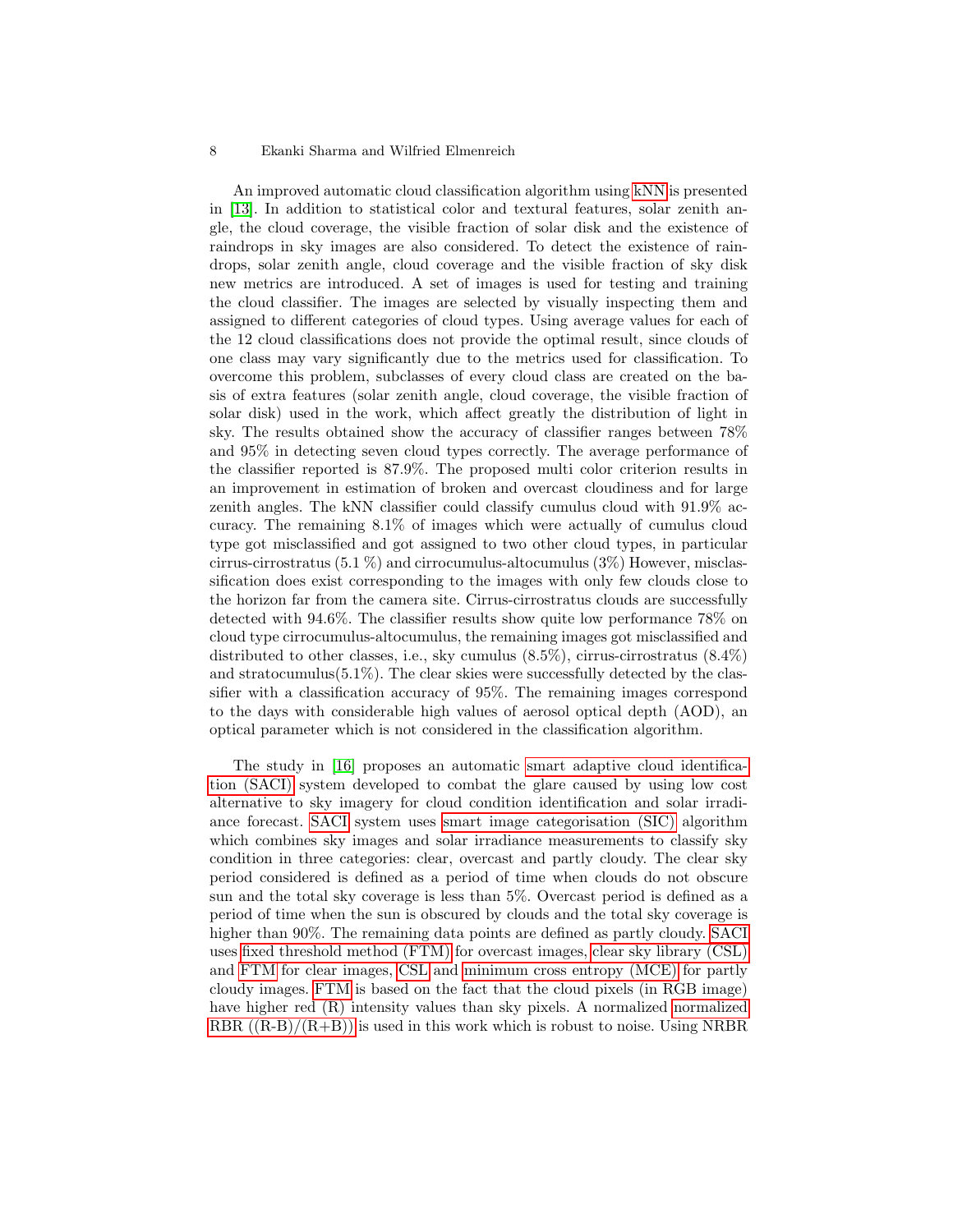avoids extremely large RBRs when pixel have very low blue intensities hence improves visual contrast. [MCE](#page-0-0) is an adaptive thresholding method based on Otsu algorithm [\[17\]](#page-17-13). In this method, it is important to maintain the threshold within an interval so as to ensure satisfactory performance. The interval limits are estimated from training set. Once the threshold is determined, pixels with higher [R/B](#page-0-0) values than the threshold are marked as cloudy. The presence of glare makes it difficult for [FTM](#page-0-0) and [MCE](#page-0-0) to classify the pixels as cloud (opaque clouds) since it depends highly on solar geometry and can be tackled by using classification method based on [CSL](#page-0-0) proposed by Shields et al. in [\[18\]](#page-17-14). The [CSL](#page-0-0) method uses a database of clear-sky images which removes the geometric variation of clear-sky RBRs that depend on sun-pixel angle and the solar zenith angle. In addition, a fixed threshold method to identify opaque clouds through a comparison with clear sky background RBR library are presented. To address the variations in the haze amount, Shields et al. proposed an improved adaptive thresholding technique in [\[19\]](#page-17-15). Based on the two findings reported in the previous work, [\[20\]](#page-17-16) propose a [hybrid thresholding technique \(HYTA\)](#page-0-0) for cloud detection. It was found in [\[21\]](#page-18-0), [\[22\]](#page-18-1) that the presence of aerosols modifies the  $R/B$  ratio and can impact the performance of cloud classification algorithms. Taking into account the significance of aerosols variations in the cloud detection and classification, Ghonima et al. in [\[23\]](#page-18-2) propose a dynamic thresholding technique based on [CSL](#page-0-0) method. To remove geometric variation of clear sky caused by sun-pixel angle and solar zenith angle, RBR of input image is subtracted by reference clear sky RBR that corresponds to same zenith angle, resulting in a difference image [difference image \(RBR-CSL\).](#page-0-0) Further to account the haze effect caused by the presence of aerosol, a [haze correction factor \(HCF\)](#page-0-0) is utilized to correct the images which is defined as [difference hcf \(RBR-\(CSL\)\(HCF\)\)](#page-0-0) before applying cloud identification. The [SIC](#page-0-0) algorithm proposed in [\[16\]](#page-17-12) receives images and the most recent [GHI](#page-0-0) data then decides which cloud identification method has to be applied. [SIC](#page-0-0) integrates [HYTA](#page-0-0) (classifies images based on their NRBR) with CSIT method (which uses GHI time series to detect the type of sky image). The architecture of proposed system is presented in Figure 3.

A very short term [GHI](#page-0-0) prediction based on physics based models is presented in [\[24\]](#page-18-3). The data used in this study includes sky images, ceilometer-based cloud base height measurements and pyranometer data. The focus is to investigate the performance of the forecasting model under different cloud conditions. The cloud detection scheme considers binary states (sky/cloud). In order to determine and predict the [GHI](#page-0-0) distribution from sky images, the preprocessing steps are employed on the images. Schmidt et al. use the steps for sky image analysis and irradiance forecast shown in Figure 4. A modified  $R/B$  for each pixel at the image position is proposed to overcome misclassification of circumsolar area. It also prevents the misclassification of thick and dark clouds caused by applying global threshold to the image. Static artificial objects are masked out from field of view in an image masking step. In cloud mapping step 3D position of cloudy pixel is determined using cloud base height obtained from ceilometer.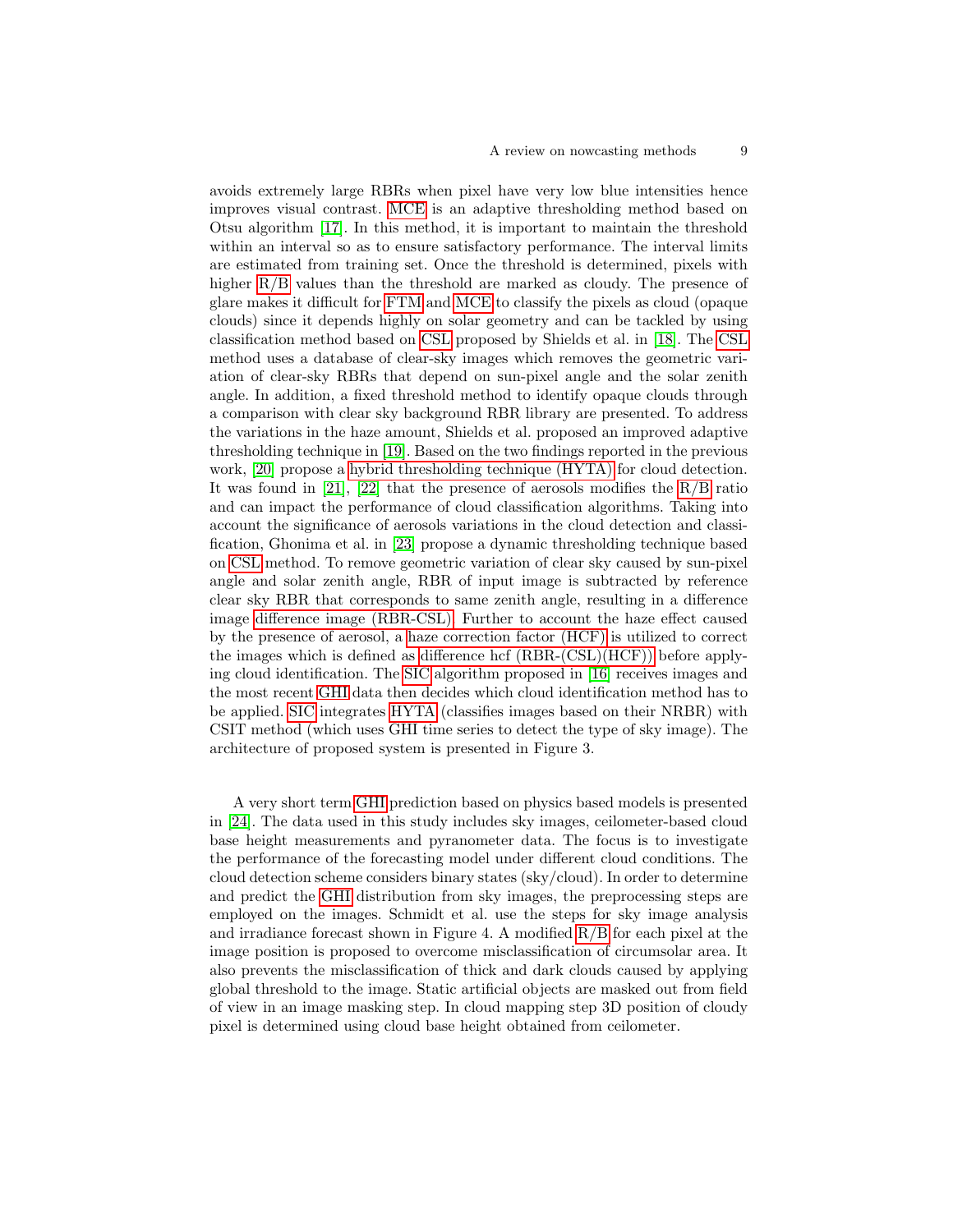10 Ekanki Sharma and Wilfried Elmenreich



Fig. 3: Architecture of proposed system



Fig. 4: Workflow for image analysis & [GHI](#page-0-0) forecast

The information obtained from the previous steps about the current sun position (azimuth angle and zenith angle) and cloud base height, the sun ray tracing is applied to map the cloud layer as a shadow layer on the ground. Cloud classification is applied further to classify each image instance in different cloud condition categories for evaluating forecast performance under different cloud conditions. Unlike the technique employed in previous work which is based on kNN, in this work classification technique based on [support vector classifica](#page-0-0)[tion \(SVC\)](#page-0-0) is applied. The number of features utilized for cloud classification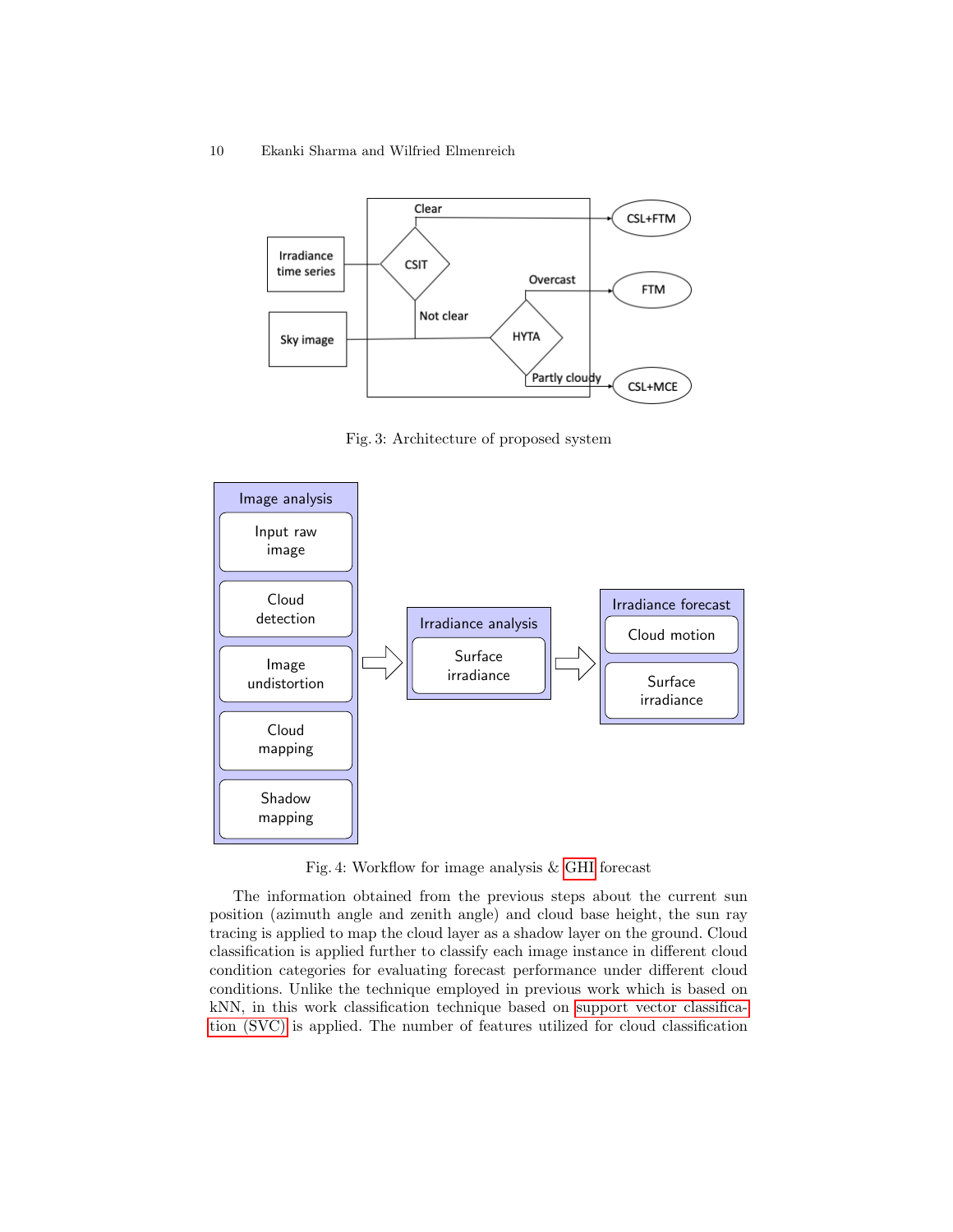algorithm include three extra features as compared to the ones used in previous work. All of these additional features include image texture properties derived from grey-level co-occurrence matrix defined by [\[25\]](#page-18-4). The correlation is a measure of grey-tone linear dependencies, [angular second-moment \(ASM\)](#page-0-0) is a measure of homogenity and dissimilarity is the measure of variation in grey level pairs in an image.

The next block performs irradiance analysis. The [Clear sky index k\\* \(CSI\)](#page-0-0) is a widely used term in solar irradiance forecasting which is defined as the ratio of measured irradiance to the calculated clear-sky irradiance. The formula is given below. The histogram corresponding to this measure indicates the presence of shadow (overcast condition) and no-shadow (clear sky condition) state.

$$
k* = \frac{GHI_{\text{meas}}}{GHI_{\text{clear}}}
$$
\n
$$
\tag{2}
$$

The corresponding GHI is computed as

$$
GHI = \frac{k*_{\text{hist}}}{GHI_{\text{clear}}}
$$
\n(3)

For performing the irradiance forecast, a fundamental information required is cloud movement and transformation. In the following we focus on cloud movement. The cloud movement is obtained by applying optical flow algorithm available in [open source computer vision \(OpenCV\)](#page-0-0) to the original greyscale image, where the artificial objects are masked out. Applying optical flow algorithm results in [cloud motion vectors \(CMVs\).](#page-0-0) The final step is to predict the solar irradiance upto 25 minutes ahead with an interval of every 15 seconds. Two main questions are addressed in this work. First is concerning the accuracy of sky-imager-based analysis under different cloud conditions with respect to the distance from the camera and secondly its accuracy when compared with a persistence model. Irradiance analysis accuracy is evaluated on the basis of distance between pyranometer stations and camera and according to different cloud classes. The results indicate that the sky imager retrieval for distances of more than 1-2km from the camera under cumulus cloud conditions outperforms a single pyranometer measurement. An increase in distance is observed for stratocumulus and altocumulus/cirrocumulus to 2-3km and for nimbostratus/cumulonimbus to 6km. The overall forecast showed quite low performance compared to persistence. However, the increase in forecast performance is notable under heterogeneous cloud conditions, leading to increased variability in surface solar irradiance.

Two effective cloud discrimination methods from digital sky images using newly defined clear-sky index (CSI) are presented in [\[26\]](#page-18-5). One method is an advanced method (AM) that uses RAW digital image format. The other method is a simplified method (SM) that uses digital signals in JPEG image format. The AM needs a RAW image, the spectral response functions in RGB channels, parameter s, threshold of CSI for cloud discrimination, ozone column amount,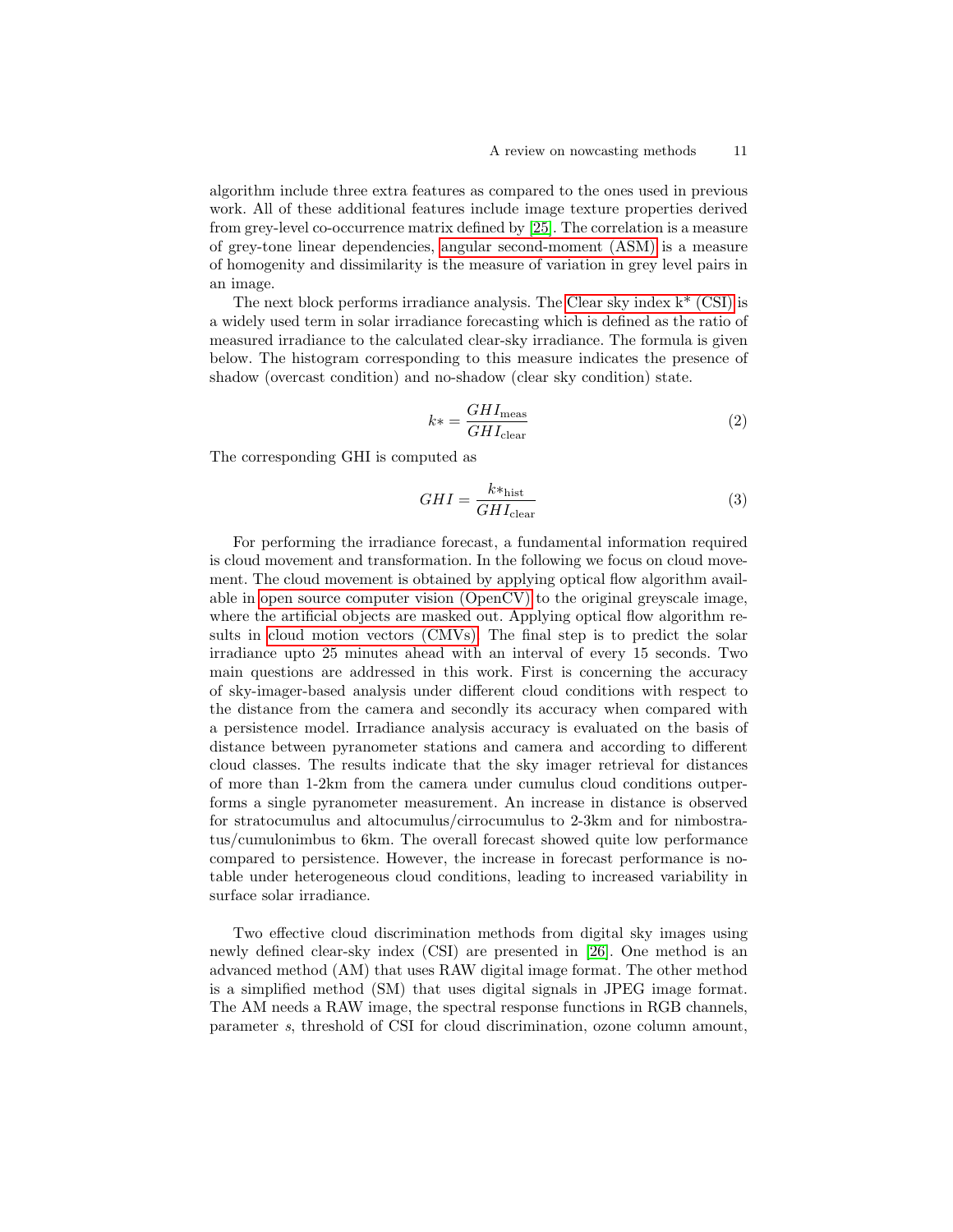and [solar zenith angles \(SZAs\).](#page-0-0) For determining parameter s and CSI threshold, a set of training samples is created using different sky patterns. The sky patterns utilized for the work includes complete clear sky, optically thin cirrus clouds, thick broken clouds, and overcast clouds. The SM requires images in superfine mode in the JPEG format which has small file size (having three signals R,G,B in a pixel). The results indicate that CSI is an important parameter of clouds. In addition to this, results also show that the correct classification rate from AM is better than that from SM, since using RAW images allow improved cloud discrimination.

Marquez et al. in [\[27\]](#page-18-6) present relevance of using three sky cover indices derived from observed cloud cover via [total sky imager \(TSI\), infrared radiation](#page-0-0) [\(IR\)](#page-0-0) measurements and [GHI](#page-0-0) measurements for solar radiation modeling and forecasting. For solar radiation forecasting, a feed-forward ANN model composed of one input layer, one hidden layer and one output layer. To identify which time-series variables contribute to the best forecasting performance, four input combinations are applied as input to the ANN model. The first input combination used only SC index derived from [GHI](#page-0-0) measurements, the second set consists SC indices based on [GHI](#page-0-0) and [IR,](#page-0-0) the third set includes SC indices based on [GHI](#page-0-0) and [TSI](#page-0-0) followed by the fourth set consists of all the SC indices. The results indicate that using all the SC indices as input to the ANN model shows the highest forecasting accuracy with RMSE 35.9 %.

In recent work [\[32\]](#page-18-7), Pedro et al. present model which maps irradiance and image features directly into irradiance forecasts. Hence it avoids the steps involved in identifying cloud properties (cloud identification, cloud height, cloud velocity) which possibly can introduce error into the prediction outcome. A technique based on a [block-matching algorithm \(BMA\),](#page-0-0) to extract dynamic features from sky images to increase the accuracy of an intrahour forecasts for both [GHI](#page-0-0) and [DNI](#page-0-0) values is employed. [BMA](#page-0-0) identifies the bulk motion of clouds relative to the position of the sun in the sky. An adaptive rectangular-shaped and wedge-shaped regions of interest are used for selecting the image pixels for the new features. To produce an intrahour forecast for [GHI](#page-0-0) and [DNI, random tree](#page-0-0) [gradient boosting \(XGBoost\)](#page-0-0) algorithms is used. The results are compared with a model using global features based on nonadaptive image features. An average increase of 6.8% and 6.7% in forecast skill for [GHI](#page-0-0) and [DNI](#page-0-0) is achieved respectively when compared with model with nonadaptive image features. In comparison to clear-sky persistence, the model achieves forecast skills ranging from 20% to 30% for [GHI](#page-0-0) and 22% to 35% for [DNI,](#page-0-0) which are the highest ever reported for these time horizons. An overall improvement in the performance metrics is obtained by applying feature engineering to extract information from the sky images. Feature extraction techniques applied are based on mutual information and Pearson correlation coefficients between image features and training data. Most important is the simplicity of the model proposed in this work. The model directly maps irradiance and image features directly into the target forecasts avoiding the steps discussed in [\[32\]](#page-18-7) which includes cloud identifications, estimations of cloud velocity and height, since it introduce error in the final pre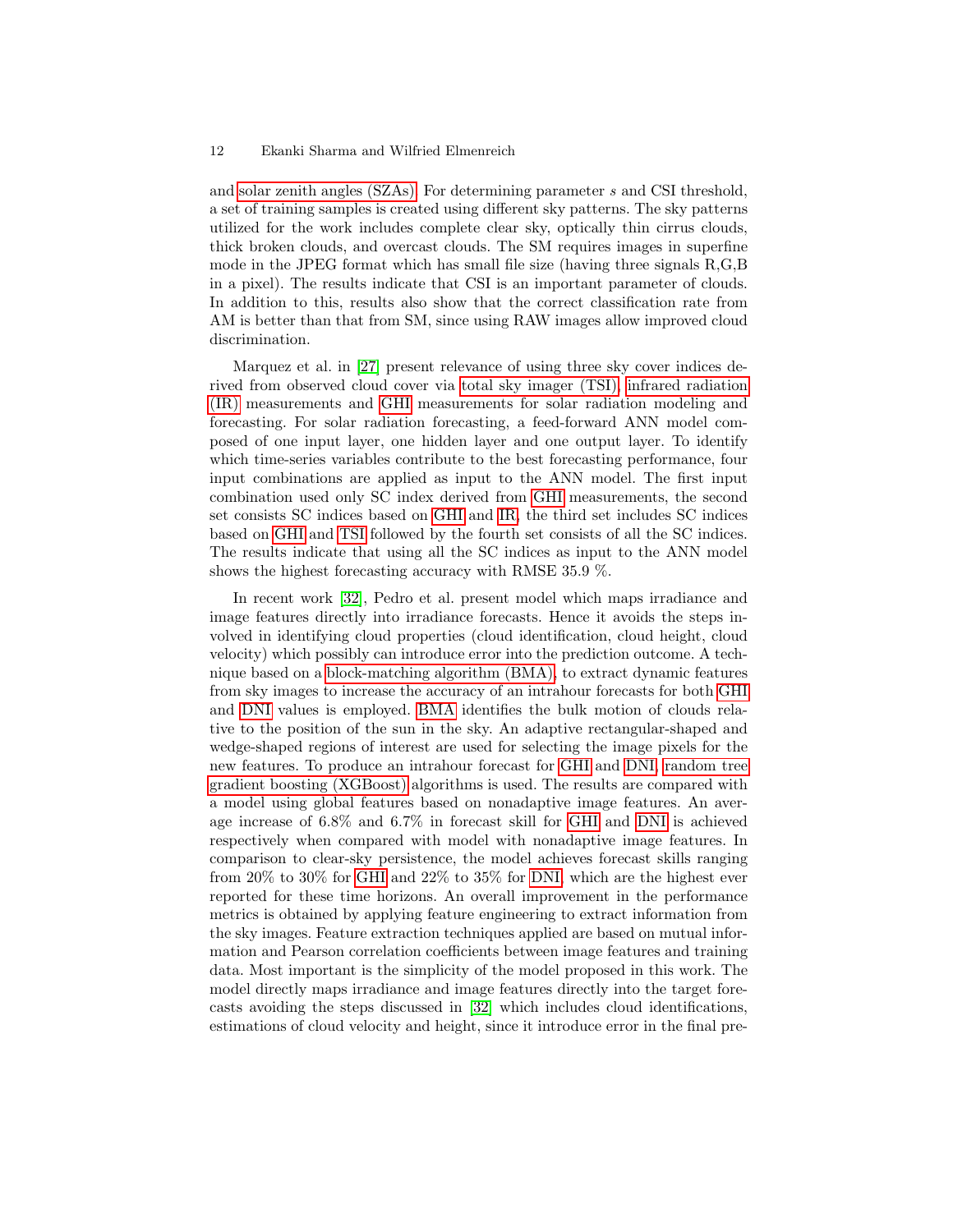diction of solar irradiance. However, Pedro et al. conclude that [BMA](#page-0-0) filtering method has to be extended by making modifications in the feature extraction algorithm to account for the cloud velocity. Including cloud motion information specifically in a region near the apparent position of the Sun, in adaptive sky image features do benefit solar irradiance forecast. An example for slow moving clouds, pixels near the sun have a larger weight than the pixel toward the image's edge and vice versa for fast moving clouds.

For nowcasting application, identifying and forecasting the solar position in the images, especially when covered by clouds is a key issue. Nespoli and Niccolai address this issue in [\[34\]](#page-18-8) and present three different techniques for identification of solar position in images. The first method is based on solar angles based identification which relies on trigonometric relations in order to find the sun position on the images. It works with determination of theoretical coordinates in terms of azimuth and solar elevation angle as a function of time. Once theoretical angles are computed, they are mapped to acquired images through trigonometric relations. The second method is based on image processing algorithms and is capable of identifying the sun by means of its shape and colour. The image is firstly masked for eliminating all the reflected areas that are not representative of sky conditions. This procedure can be easily performed because system shape does not change over time. Once the background is excluded, each color channel is analysed by means of a threshold value filtering technique, to locate the darker spot which is the sun. The method reported shows that it is very accurate and it require less computation time to process the images. However, it is difficult to locate the sun when it is covered by clouds. The last method is based on neural networks, which aims at solving drawbacks of both previously mentioned techniques. ANN takes two inputs, the theoretical angle of the sun  $(\alpha, \gamma)$ , and generates two outputs the  $x-$  and the  $y-$  coordinates of the sun on the image. The main drawback related to this methodology is the requirement of training set. It is important to cover a wide range of possible solar angles since neural networks are effective in interpolation.

The three methodologies are compared on the same day. The ability of ANNbased method is highlighted since it is not affected by cloud coverage and it can estimate the sun position in early morning and late afternoon. Table 3 presents the forecasting models used for implementing nowcasting methods.

| Method                    | Prediction horizon Year & Reference |           |
|---------------------------|-------------------------------------|-----------|
| ANN feed-forward model    | 1 h                                 | 2012 [27] |
| Persistence model         | $3-15$ min                          | 2013 [28] |
| Deterministic & MLP model | $5-15$ min                          | 2016 [29] |
| Ineichen model [30]       | $5-15$ min                          | 2018 [31] |
| <b>XGBoost</b>            | $5-10$ min                          | 2019 [32] |

Table 3: Nowcasting methods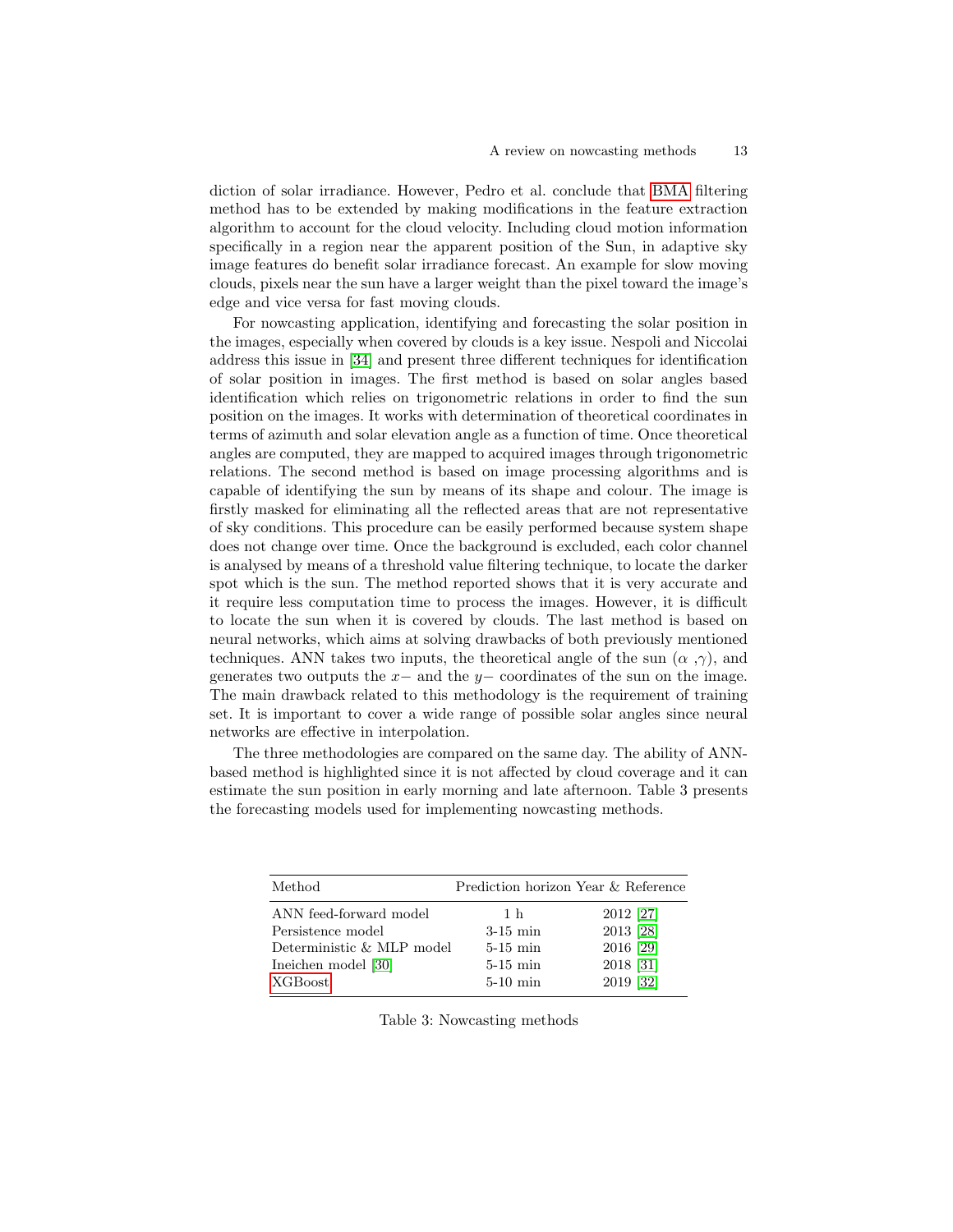### <span id="page-13-0"></span>3 Datasets

Solar forecasting is an important technique that enables the integration of variable solar power generation into an electric grid. Despite of the growing interest in this domain, lack of standardised datasets is a big limitation in reproducing and benchmarking the forecasting models. Secondly it is a limitation in progress particularly for those who do not have resources to obtain their own dataset. Recently some efforts have been made to close this research gap by facilitating access to the public data.

An open-source tool is provided in [\[35\]](#page-18-13) for easy access to a publicly available dataset. The author provides an overview of five datasets along with code segments which can help in understanding how the datasets can be used in solar research. This further facilitates future contribution and collaboration. The datasets used for developing the tool are mentioned below:

- [1](#page-13-1). NREL National solar radiation database  $(NSRDB)^1$  is a collection of hourly and half hourly values of various satellite derived irradiance dataset along with meteorological data.
- [2](#page-13-2). NREL Oahu solar measurement grid  $\text{(OSMG)}^2$  dataset includes global horizontal and tilted irradiance recorded every second. The data is available from 2010-03 to 2011-10.
- 3. NOAA [Surface radiation \(SURFRAD\)](#page-0-0)<sup>[3](#page-13-3)</sup> records three components of solar irradiance along with several meteorological parameters such as ambient temperature, station pressure, wind speed. The SURFRAD network was established in 1993, commenced the operation with four stations in 1995. Later two more stations were added in 1998 followed by the seventh in 2003. Due to different commencing date, the length of data for each station varies.
- [4](#page-13-4). The solar radiation data  $(SoDa)^4$  offers collection of paid and free solar radiation and solar related data.
- [5](#page-13-5). NASA shuttle radar topography mission  $(SRTM)^5$  dataset provides worldwide altitude measurements which can be used for developing clear sky models.

As discussed earlier the dataset [SURFRAD](#page-0-0) reported in [\[36\]](#page-18-14) provides access to solar irradiance data and other meteorological features including wind speed and direction, air temperature, relative humidity and station pressure. The samples are recorded with resolution of 1 second.

The dataset reported in [\[37\]](#page-18-15), [NSRDB](#page-0-0) consists of solar radiation derived from satellite with half-hourly resolution and meteorological data over the United States and the surrounding regions. The work provides a comprehensive dataset which can be utilised for solar irradiance forecasting.

<span id="page-13-1"></span><sup>1</sup> <https://maps.nrel.gov/nsrdb-viewer/>

<span id="page-13-2"></span><sup>2</sup> <https://midcdmz.nrel.gov/apps/sitehome.pl?site=OAHUGRID>

<span id="page-13-3"></span><sup>3</sup> <https://www.esrl.noaa.gov/gmd/grad/surfrad/dataplot.html>

<span id="page-13-4"></span><sup>4</sup> <http://www.soda-pro.com/web-services>

<span id="page-13-5"></span><sup>5</sup> <http://https://dds.cr.usgs.gov/srtm/>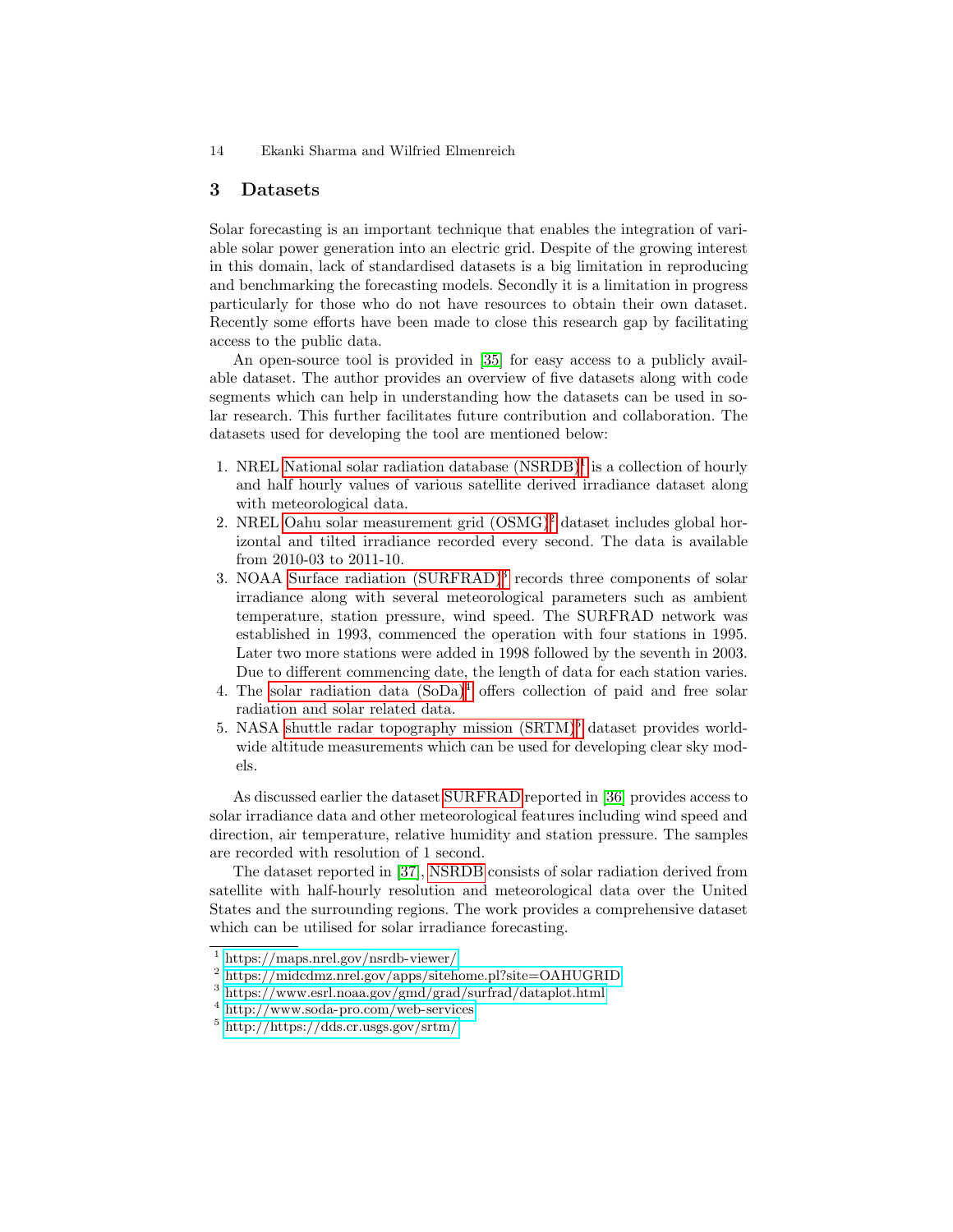Another addition to the availability of quality dataset as an open source in-cludes a recent work reported in [\[33\]](#page-18-16) which present a comprehensive dataset<sup>[6](#page-14-1)</sup> that includes three years of quality controlled dataset for [GHI](#page-0-0) and [DNI](#page-0-0) with one minute resolution. To develop and benchmark solar forecasting methods for intra-hour, intra-day and day ahead the dataset provides multiple years of detailed data of irradiance and weather, along with high resolution sky images, satellite images and [NWP](#page-0-0) data for the same target area and time interval. Authors also provide sample codes using simple regression methods to provide baseline models for future studies. The sky camera captures Red-Green-Blue (RGB) color images at a medium resolution of  $1536 \times 1536$  pixels with 1 minute interval. The images can be used for both the frameworks namely physics based models and data-driven models. Open source datasets that report ground based measurements and sky images are summarised in Table 4.

| Dataset                  | Data description                                                             | Data resolution                                                                   | Year            |
|--------------------------|------------------------------------------------------------------------------|-----------------------------------------------------------------------------------|-----------------|
| OSMG                     | Ground based irradiance                                                      | 17 stations<br>1 sec GHI Grid<br>3 sec RSR 3-Component                            | 2010-2011       |
| <b>SURFRAD</b>           | Ground based irradiance,<br>meteorological data                              | 7 stations<br>3 min till 1 Jan 2009<br>$1 \text{ min since } 1 \text{ Jan } 2009$ | $1995$ -present |
| Comprehensive<br>dataset | Ground based irradiance,<br>sky images, NWP fore-<br>casts, satellite images | 1 min                                                                             | 2014-2016       |

Table 4: Available datasets on sky images and ground measurements

### <span id="page-14-0"></span>4 Error metrics

### 4.1 Error metrics to evaluate solar irradiance forecasts

For evaluating the accuracy of solar irradiance forecasting set of metrics are used. Out of all statistical metrics are widely used to conduct the performance evaluation of a forecasting model which includes [mean absolute error \(MAE\),](#page-0-0) [mean bias error \(MBE\), root mean square error \(RMSE\)](#page-0-0) and [normalized root](#page-0-0) [mean square error \(NRMSE\).](#page-0-0) Another important metric is [forecast skill \(FS\)](#page-0-0) which is used to define the accuracy and degree of association of predicted observation over simplified historical observations. The definition of these metrics is given in the following. In addition, a detailed description can be found in [\[38\]](#page-18-17), [\[39\]](#page-18-18).

<span id="page-14-1"></span> $6 \text{ https://zenodo.org/record/2826939#}.X5_5uUJKhTY$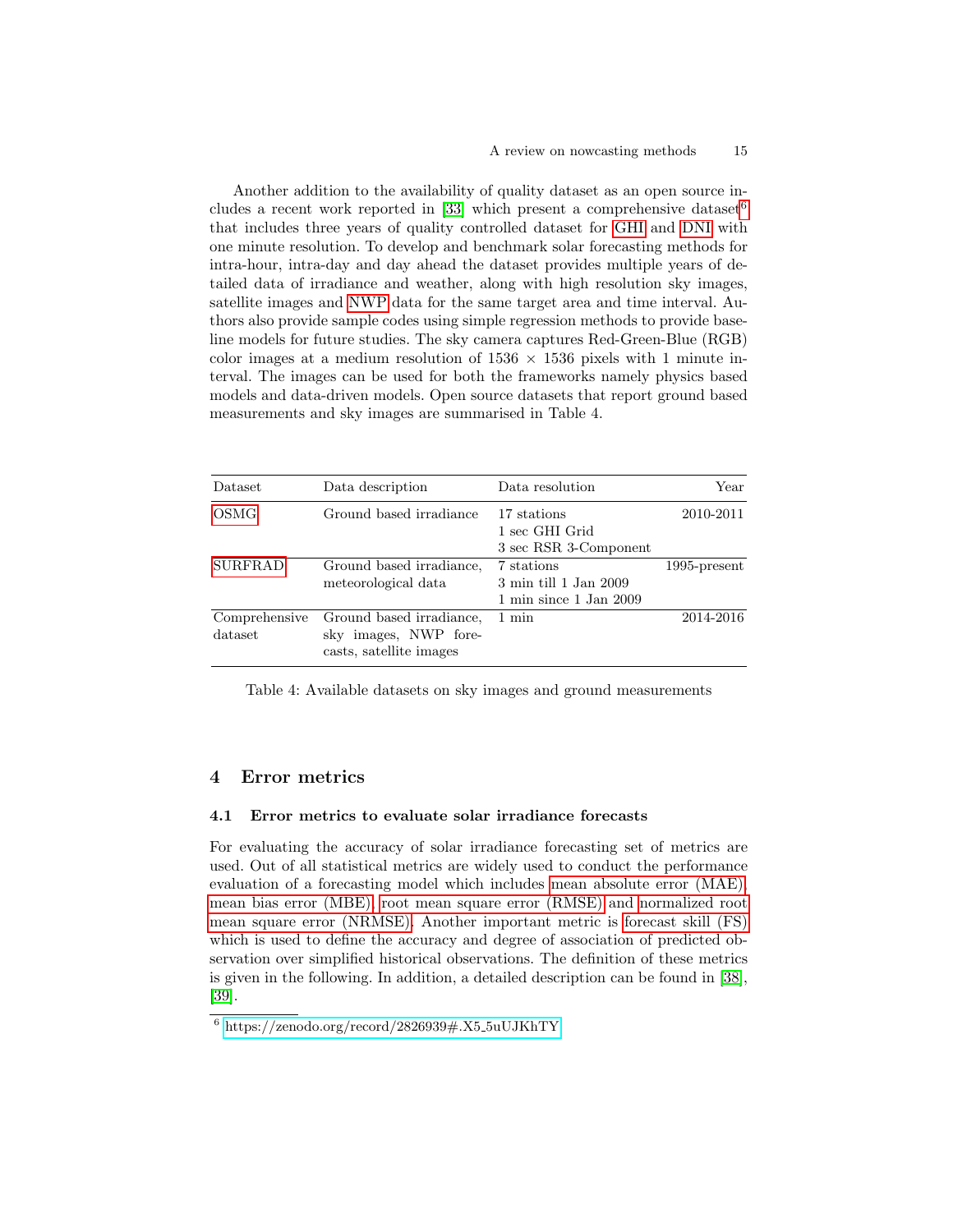$$
MAE = \sum_{i=1}^{N} \frac{|p_{\text{pred}} - p_{\text{meas}}|}{N}
$$
 (4)

$$
MBE = \sum_{i=1}^{N} \frac{(p_{\text{pred}} - p_{\text{meas}})}{N}
$$
 (5)

$$
RMSE = \sqrt{\frac{1}{N} \sum_{i=1}^{N} (p_{\text{pred}} - p_{\text{meas}})^2}
$$
(6)

$$
FS = 1 - \frac{RMSE_{\text{pred}}}{RMSE_{\text{meas}}} \tag{7}
$$

#### 4.2 Error metrics to evaluate sky imagery based forecasts

Typically evaluation of accuracy of sky image based forecast is conducted after converting the images into time series forecasts. However, for evaluating the accuracy of a classification algorithm used in classifying different cloud types while processing a sky image, an accuracy measure named ACC is utilized [\[24\]](#page-18-3). ACC is defined as the ratio of correctly predicted states (sunny or cloudy) over all instances.

$$
ACC = \frac{TS + TC}{TS + TC + FS + FC}
$$
\n
$$
(8)
$$

To predict the visibility of the state of the sun authors in [\[40\]](#page-19-0) used three metrics namely [precision \(PR\), recall \(RE\),](#page-0-0)  $F_\beta$ . [PR](#page-0-0) refers to how well predicted occlusions match actual occlusion. [RE](#page-0-0) refers to how well the actual occlusions are predicted.  $F_\beta$  score combines both of these values in a single metric.

$$
PR = \frac{hits}{hits + falsealarms} \tag{9}
$$

$$
RE = \frac{hits}{hits + misses} \tag{10}
$$

$$
F_{\beta} = (1 + \beta^2) \frac{PR \cdot RE}{\beta^2 \cdot PR + RE} \tag{11}
$$

### <span id="page-15-0"></span>5 Conclusion and future work

A detailed review on short-term intra-hour (nowcasting) solar irradiance forecasting using sky images has been carried out in this work. We reviewed and discussed the benefit of using ground based sky images with high spatial and temporal resolution in addition to weather data to estimate the solar irradiance.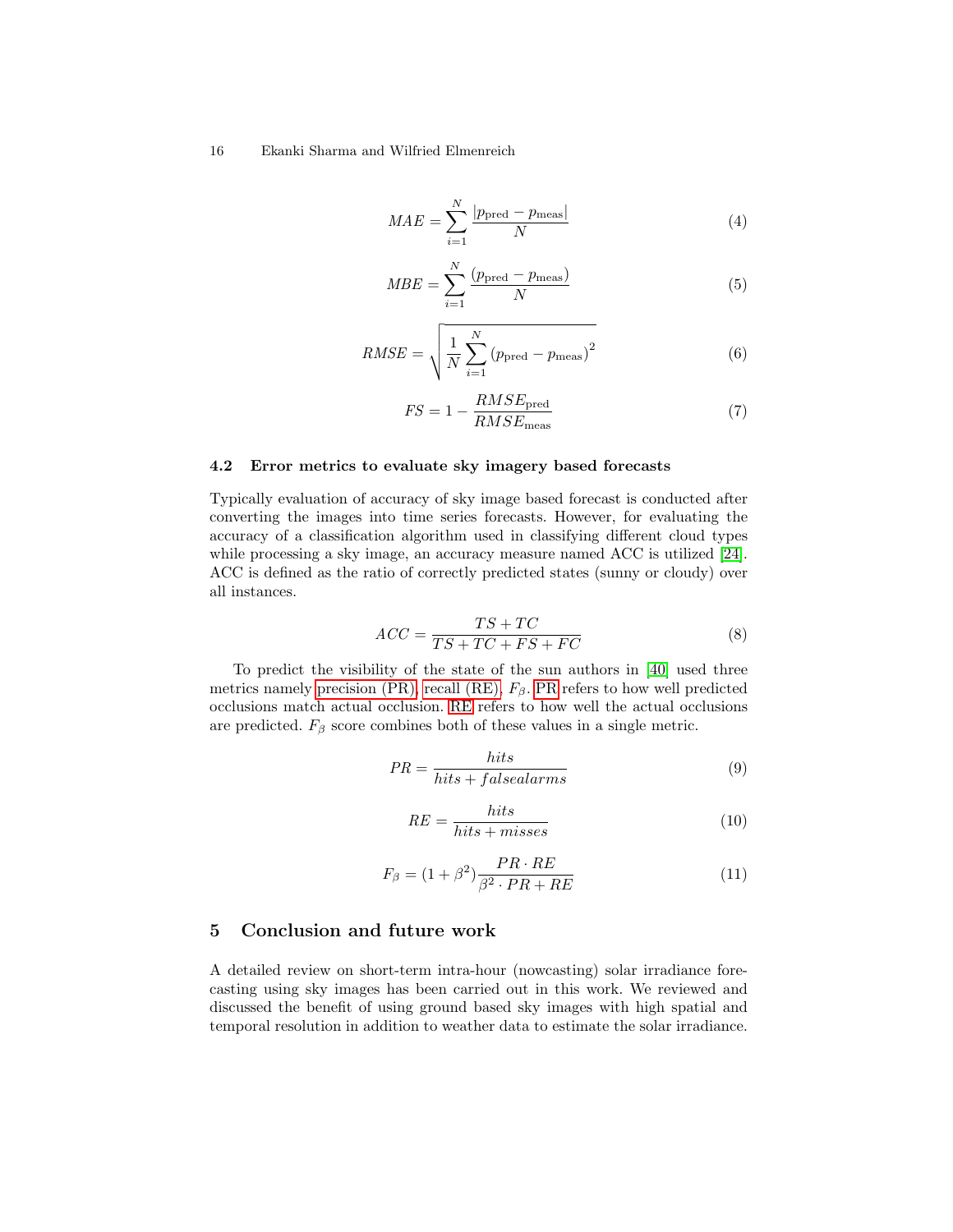The models based on physics and data-driven exist in the literature are discussed in this work, in order to make the readers aware of the recent developments in this domain. Furthermore, a brief discussion on available standardised datasets is also presented which can facilitate reproducibility and benchmarking of forecasting models. Followed by error metrics used for evaluating the performance of forecasting models and classification methods is also presented.

We can draw several conclusions from the reported work. First we can infer that using low cost sky camera instead of sky imagers introduces excessive glare in the images, which in turn degrades the performance of classification algorithms. The image analysis in the preprocessing step is highly important to achieve better irradiance forecasting results. Using adaptive sky image features that depend upon the cloud motion in a region near the position of sun in the sky is beneficial for solar irradiance forecasting.

The classification algorithm based on [SVC](#page-0-0) also showed promising results in achieving better classification of different cloud types. An increase in forecasting accuracy can also be achieved by replacing [kNN](#page-0-0) by [XGBoost.](#page-0-0) If more features are added to the set of predictors, it can boost the forecasting skill. Along with this identifying the solar position under clear and overcast conditions in sky images also proves to be beneficial. The method based on ANN turned out to be more accurate and reliable than the solar angle and image processing based identification methods. However, in order to generalize a trend it is important to cover entire range of possible solar angles.

An important aspect for the research of forecasting methods is the availability of suitable and available datasets. In this review, we especially identified the dataset by Pedro et al. [\[33\]](#page-18-16) to be of interest. It is a comprehensive dataset supporting the development of hybrid models, since the dataset provides an access to multiple exogenous inputs including sky or satellite imagery, [GHI](#page-0-0) and [DNI](#page-0-0) for the duration of three complete years.

Future work in nowcasting methods will require two types of contribution. First a proper comparison of prediction performances for a reference set of sky images is required. This should be done with open data and open source implementations of algorithms, in order to ensure reproducibility of results (cf. [\[41\]](#page-19-1)). Second, based on existing algorithms, improved methods, possibly via hybrid models are expected to be created, once the problem of reproducible assessment is solved.

# References

- <span id="page-16-0"></span>1. A. Kahl, Jé. Dujardin, and M. Lehning. The bright side of pv production in snowcovered mountains. Proceedings of the National Academy of Sciences, 116(4):1162– 1167, 2019.
- <span id="page-16-1"></span>2. A. J. Waldau. Snapshot of photovoltaics. Energies, 12(5):7, Feb 2019.
- <span id="page-16-2"></span>3. A. Sobe and W. Elmenreich. Smart Microgrids: Overview and Outlook. In Proceedings of the ITG INFORMATIK Workshop on Smart Grids, Braunschweig, Germany, Sep 2012.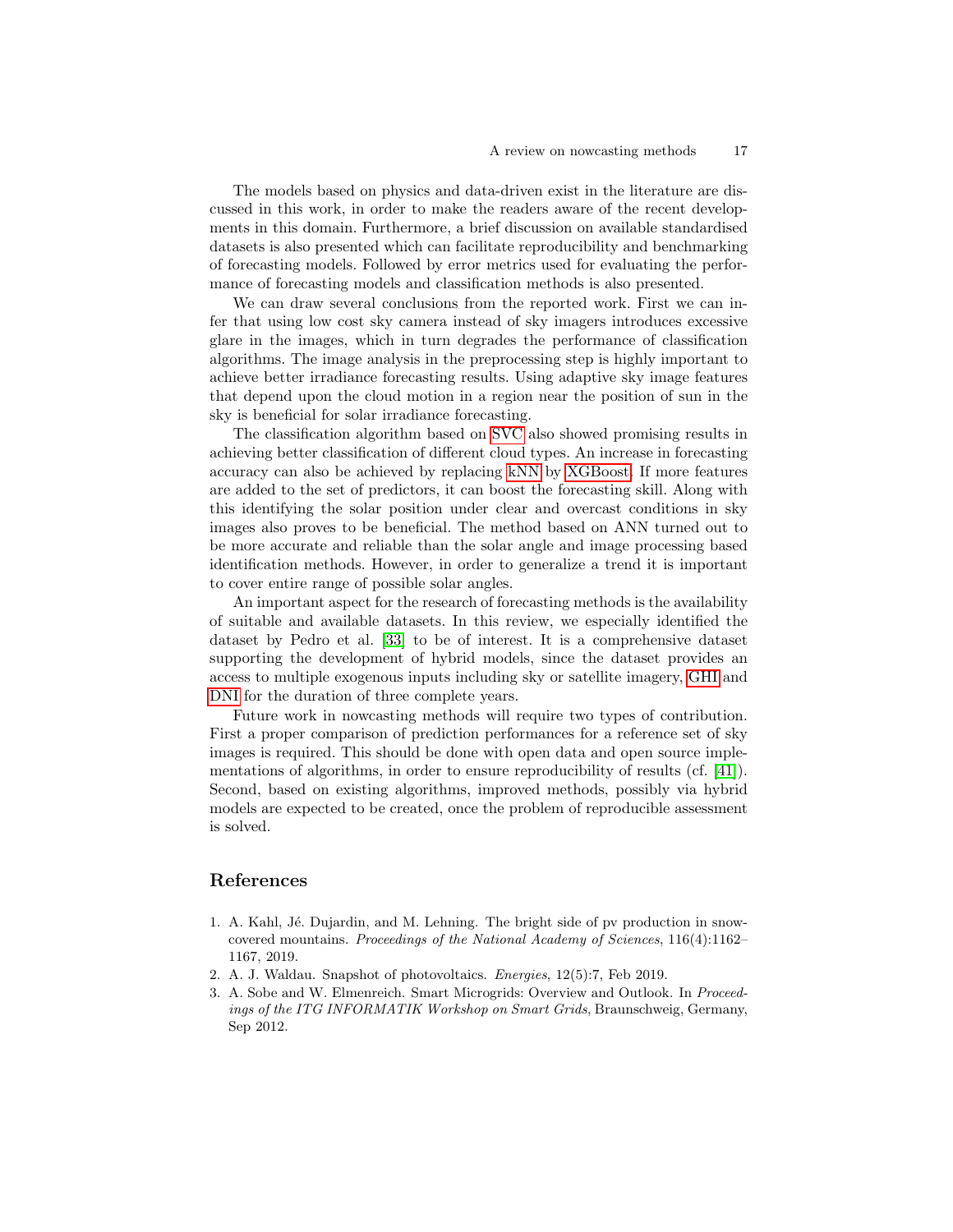- 18 Ekanki Sharma and Wilfried Elmenreich
- <span id="page-17-0"></span>4. C. Wan, J. Zhao, Y. Song, Z. Xu, J. Lin, and Z. Hu. Photovoltaic and solar power forecasting for smart grid energy management. CSEE Journal of Power and Energy Systems, 1(4):38–46, Dec 2015.
- <span id="page-17-1"></span>5. Ye Ren, P.N. Suganthan, and N. Srikanth. Ensemble methods for wind and solar power forecasting—a state-of-the-art review. Renewable and Sustainable Energy Reviews, 50:82 – 91, 2015.
- <span id="page-17-2"></span>6. R. Ahmed, V. Sreeram, Y. Mishra, and M.D. Arif. A review and evaluation of the state-of-the-art in pv solar power forecasting: Techniques and optimization. Renewable and Sustainable Energy Reviews, 124:109792, 2020.
- <span id="page-17-3"></span>7. M. K. Behera, I. Majumder, and N. Nayak. Solar photovoltaic power forecasting using optimized modified extreme learning machine technique. Engineering Science and Technology, an International Journal, 21(3):428 – 438, 2018.
- <span id="page-17-4"></span>8. C. García-Martos, J. Rodríguez, and M. J. Sánchez. Forecasting electricity prices and their volatilities using unobserved components. Energy Economics, 33(6):1227 – 1239, 2011.
- <span id="page-17-5"></span>9. U. Basaran Filik, O. N. Gerek, and M. Kurban. Hourly forecasting of long term electric energy demand using a novel modeling approach. In 2009 Fourth International Conference on Innovative Computing, Information and Control (ICICIC), pages 115–118, 2009.
- <span id="page-17-6"></span>10. J. Zhang, R. Verschae, S. Nobuhara, and Jean-François Lalonde. Deep photovoltaic nowcasting. Solar Energy, 176:267 – 276, 2018.
- <span id="page-17-7"></span>11. A. Heinle, A. Macke, and A. Srivastav. Automatic cloud classification of whole sky images. Atmospheric Measurement Techniques, 3(3):557–567, 2010.
- <span id="page-17-8"></span>12. C. N. Long, J. M. Sabburg, J. Calbó, and D. Pagès. Retrieving Cloud Characteristics from Ground-Based Daytime Color All-Sky Images. Journal of Atmospheric and Oceanic Technology, 23(5):633–652, 05 2006.
- <span id="page-17-9"></span>13. A. Kazantzidis, P. Tzoumanikas, A.F. Bais, S. Fotopoulos, and G. Economou. Cloud detection and classification with the use of whole-sky ground-based images. Atmospheric Research, 113:80 – 88, 2012.
- <span id="page-17-10"></span>14. M. Singh and M. Glennen. Automated ground-based cloud recognition. Pattern Analysis and Applications, 8(3):258–271, 2005.
- <span id="page-17-11"></span>15. J. Calbo and J. Sabburg. Feature Extraction from Whole-Sky Ground-Based Images for Cloud-Type Recognition. Journal of Atmospheric and Oceanic Technology, 25(1):3–14, 2008.
- <span id="page-17-12"></span>16. Y. Chu, H. T. C. Pedro, L. Nonnenmacher, R. H. Inman, Z. Liao, , and C. F. M. Coimbra. A smart image-based cloud detection system for intrahour solar irradiance forecasts. Atmospheric and Oceanic Techniques, 31(9):1995–2007, 2014.
- <span id="page-17-13"></span>17. N. Otsu. A threshold selection method from gray-level histograms. IEEE Transactions on Systems, Man, and Cybernetics, 9:62–66, 1979.
- <span id="page-17-14"></span>18. R. W. Johnson Shields, J. E. and T. L. Koehler. Automated whole sky imaging systems for cloud field assessment. American Meteorological Society, page 17–22, 1993.
- <span id="page-17-15"></span>19. J.E. Shields, M.E. Karr, A.R. Burden, R.W. Johnson, and W.S. Hodgkiss. Scientific Report on Whole Sky Imager Characterization of Sky Obscuration by Clouds for the Starfire Optical Range: Scientific Report for AFRL Contract FA9451-008- C-0226. University of California San Diego, Scripps Instiution of Oceanography, Marine Physical Lab.
- <span id="page-17-16"></span>20. Qingyong Li, Weitao Lu, and Jun Yang. A Hybrid Thresholding Algorithm for Cloud Detection on Ground-Based Color Images. Journal of Atmospheric and Oceanic Technology, 28(10):1286–1296, 10 2011.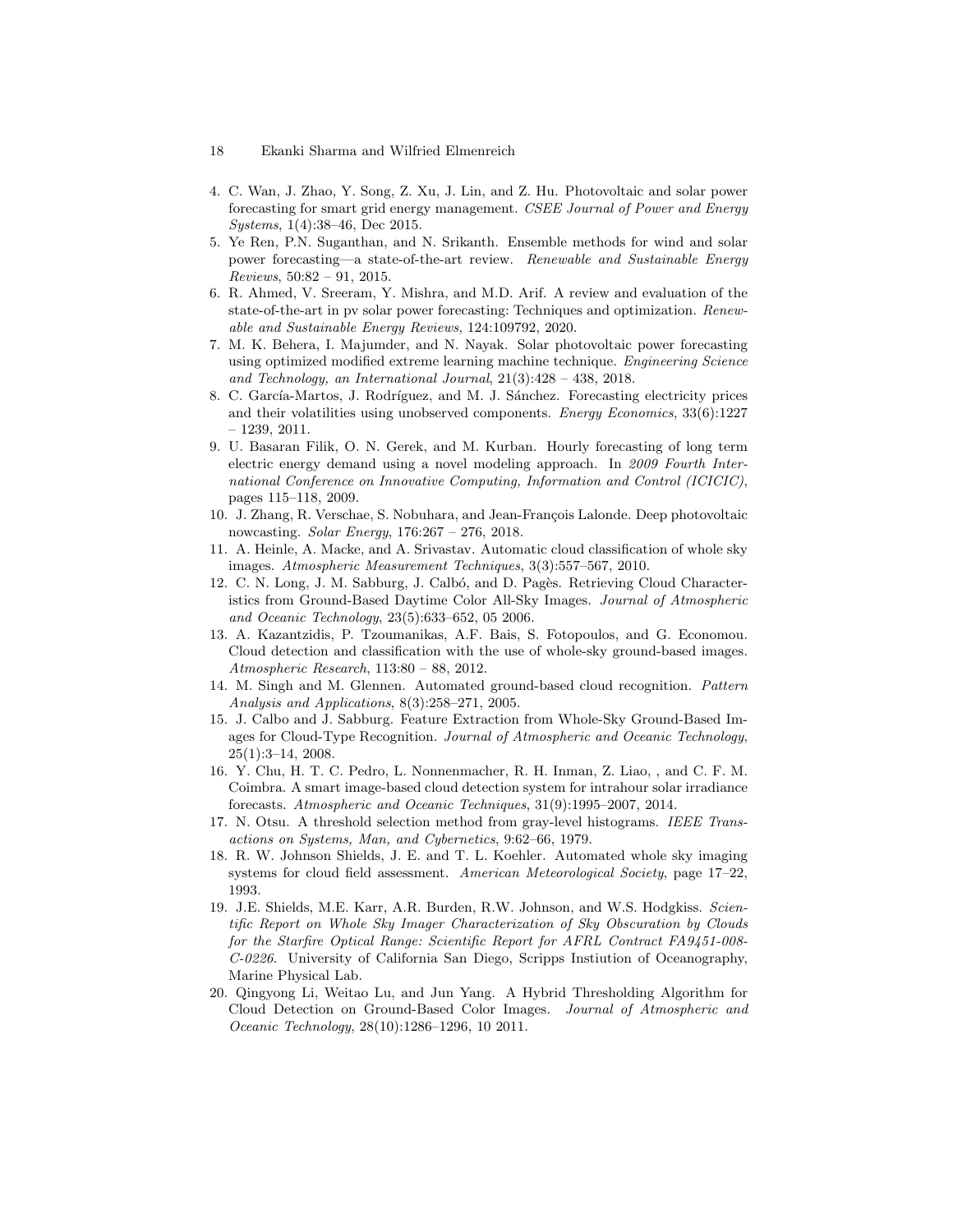- <span id="page-18-0"></span>21. A. Cazorla, J. E. Shields, M. E. Karr, F. J. Olmo, A. Burden, and L. Alados-Arboledas. Technical note: Determination of aerosol optical properties by a calibrated sky imager. Atmospheric Chemistry and Physics, 9(17):6417–6427, 2009.
- <span id="page-18-1"></span>22. J. Huo and Daren Lü. Preliminary retrieval of aerosol optical depth from all-sky images. Advances in Atmospheric Sciences, 27:421–426, 2010.
- <span id="page-18-2"></span>23. M. S. Ghonima, B. Urquhart, C. W. Chow, J. E. Shields, A. Cazorla, and J. Kleissl. A method for cloud detection and opacity classification based on ground based sky imagery. Atmospheric Measurement Techniques, 5(11):2881–2892, 2012.
- <span id="page-18-3"></span>24. T. Schmidt, J. Kalisch, E. Lorenz, and D. Heinemann. Evaluating the spatiotemporal performance of sky-imager-based solar irradiance analysis and forecasts. Atmospheric Chemistry and Physics, 16(5):3399–3412, 2016.
- <span id="page-18-4"></span>25. R. Haralick, K. Shanmugam, and I. Dinstein. Texture features for image classification. IEEE Transactions on Systems, Man, and Cybernetics, 3(6), 1973.
- <span id="page-18-5"></span>26. M. Saito and H. Iwabuchi. Cloud discrimination from sky images using a clear-sky index. American Meteorological Society, 33(8):1583–1595, 2016.
- <span id="page-18-6"></span>27. R. Marquez, V. Gueorguiev and C. Coimbra. Forecasting of global horizontal irradiance using sky cover indices. Solar Energy Engineering, 135(1), 2012.
- <span id="page-18-9"></span>28. R. Marquez and C. Coimbra. Intra-hour DNI forecasting based on cloud tracking image analysis. Solar Energy, 91, pages 327-336, 2013.
- <span id="page-18-10"></span>29. M. Li, Y. Chu, H. Pedro and C. Coimbra. Quantitative evaluation of the impact of cloud transmittance and cloud velocity on the accuracy of short-term DNI forecasts. Renewable Energy, 86, pages 1362-1371, 2016.
- <span id="page-18-11"></span>30. P. Ineichen. A broadband simplified version of the Solis clear sky model. Solar Energy, 82(8), pages 758-762, 2008.
- <span id="page-18-12"></span>31. V. Bone, J. Pidgeon, M. Kearney and A. Veeraragavan. Intra-hour direct normal irradiance forecasting through adaptive clear-sky modelling and cloud tracking. Solar Energy, 159, pages 852-867, 2018.
- <span id="page-18-7"></span>32. Hugo T. C. Pedro, Carlos F. M. Coimbra, and Philippe Lauret. Adaptive image features for intra-hour solar forecasts. Journal of Renewable and Sustainable Energy, 11(3):036101, 2019.
- <span id="page-18-16"></span>33. Hugo T. C. Pedro, David P. Larson, and Carlos F. M. Coimbra. A comprehensive dataset for the accelerated development and benchmarking of solar forecasting methods. Journal of Renewable and Sustainable Energy, 11(3):036102, 2019.
- <span id="page-18-8"></span>34. A. Nespoli and A. Niccolai. Solar position identification on sky images for photovoltaic nowcasting applications. In 2020 IEEE International Conference on Environment and Electrical Engineering and 2020 IEEE Industrial and Commercial Power Systems Europe (EEEIC / I CPS Europe), pages 1–5, 2020.
- <span id="page-18-13"></span>35. D. Yang. Solardata: An R package for easy access of publicly available solar datasets. Solar Energy, 171, 2018.
- <span id="page-18-14"></span>36. Augustine, John A. and DeLuisi, John J. and Long, Charles N. A. Augustine, J. DeLuisi, N. Long. SURFRAD–A National Surface Radiation Budget Network for Atmospheric Research. Bulletin of the American Meteorological Society, 81(10),2341  $-2358, 2000.$
- <span id="page-18-15"></span>37. M. Sengupta, Y. Xie, A. Lopez, A. Habte, G. Maclaurin, and J. Shelby. The national solar radiation data base (NSRDB). Renewable and Sustainable Energy  $Reviews, 89:51 - 60, 2018.$
- <span id="page-18-17"></span>38. C. F. M. Coimbra, J. Kleissl, and R. C. Márquez. Chapter 8 – overview of solarforecasting methods and a metric for accuracy evaluation. 2013.
- <span id="page-18-18"></span>39. J. Zhang, A. Florita, B. Hodge, S. Lu, H. F. Hamann, V. Banunarayanan, and A. M. Brockway. A suite of metrics for assessing the performance of solar power forecasting. Solar Energy,  $111:157 - 175$ ,  $2015$ .